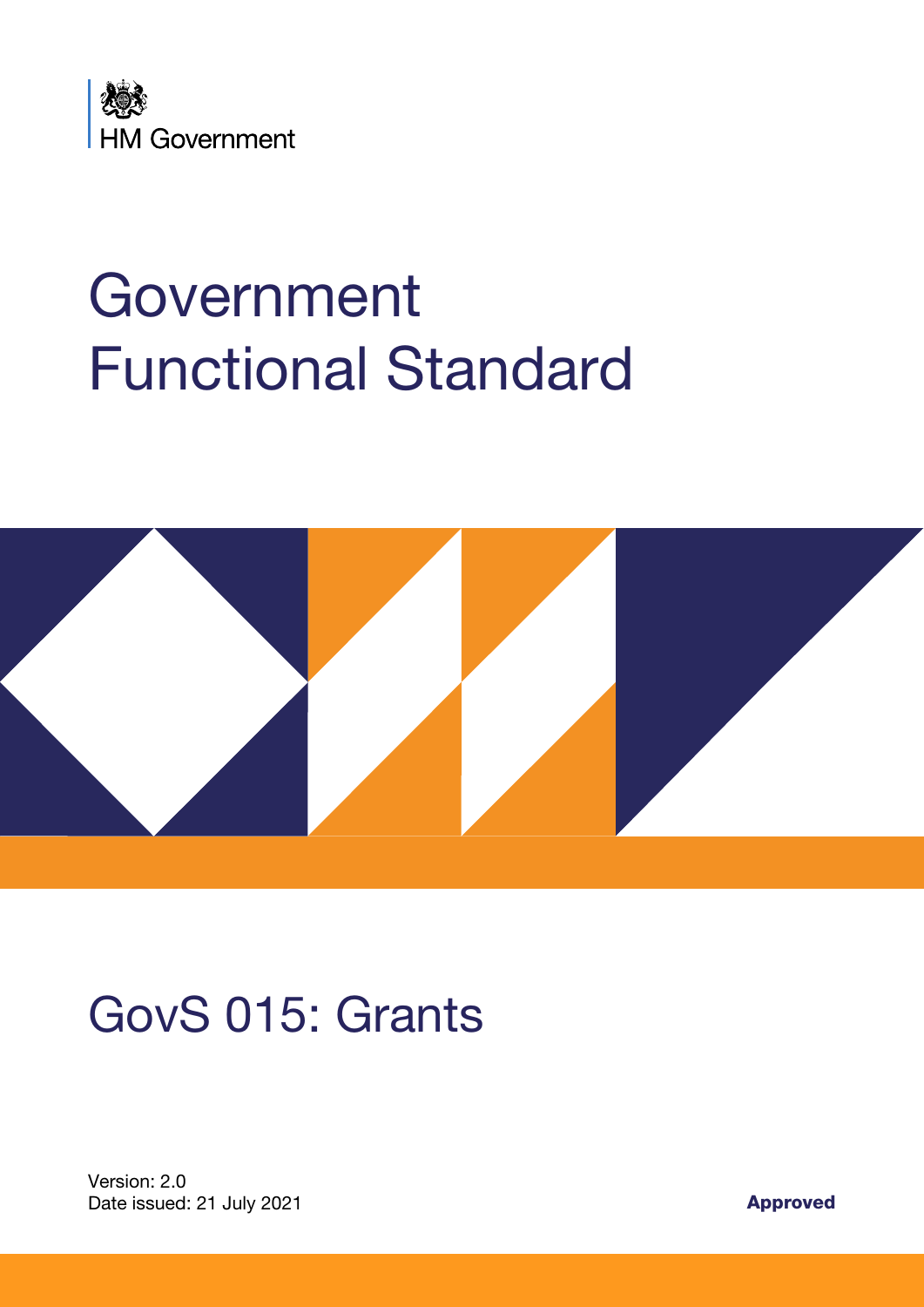

This functional standard is part of a suite of management standards that promotes consistent and coherent ways of working across government, and provides a stable basis for assurance, risk management and capability improvement.

The suite of standards, and associated guidance, can be found at [GOV.UK/government/](http://GOV.UK/government/collections/functional-standards) [collections/functional-standards](http://GOV.UK/government/collections/functional-standards).

Functional standards cross-refer to each other where needed, so can be confidently used together.

They contain both mandatory and advisory elements, described in consistent language (see the table below).

| <b>Term</b> | <b>Intention</b>                               |
|-------------|------------------------------------------------|
| shall       | denotes a requirement: a mandatory element.    |
| should      | denotes a recommendation: an advisory element. |
| may         | denotes approval.                              |
| might       | denotes a possibility.                         |
| can         | denotes both capability and possibility.       |
| is/are      | denotes a description.                         |

The meaning of words is as defined in the Shorter Oxford English Dictionary, except where defined in the Glossary in Annex B.

It is assumed that legal and regulatory requirements are always met.

Version 2.0 of this standard replaces the previous edition [version 31, January 2020]. The main changes, which reflect input from users of the previous version, are as follows:

- New Grants Advice Panel has changed to Complex Grants Advice Panel
- State aid has been updated to subsidy control
- The grants pipeline control has been added

© Crown copyright 2021

Produced by grants Centre of Excellence

You may re-use this information (excluding logos) free of charge in any format or medium, under the terms of the Open Government Licence. To view this licence, visit <http://www.nationalarchives.gov.uk/doc/open-government-licence/> or email: [psi@nationalarchives.gov.uk](mailto:psi%40nationalarchives.gov.uk?subject=)

Where we have identified any third party copyright material you will need to obtain permission from the copyright holders concerned.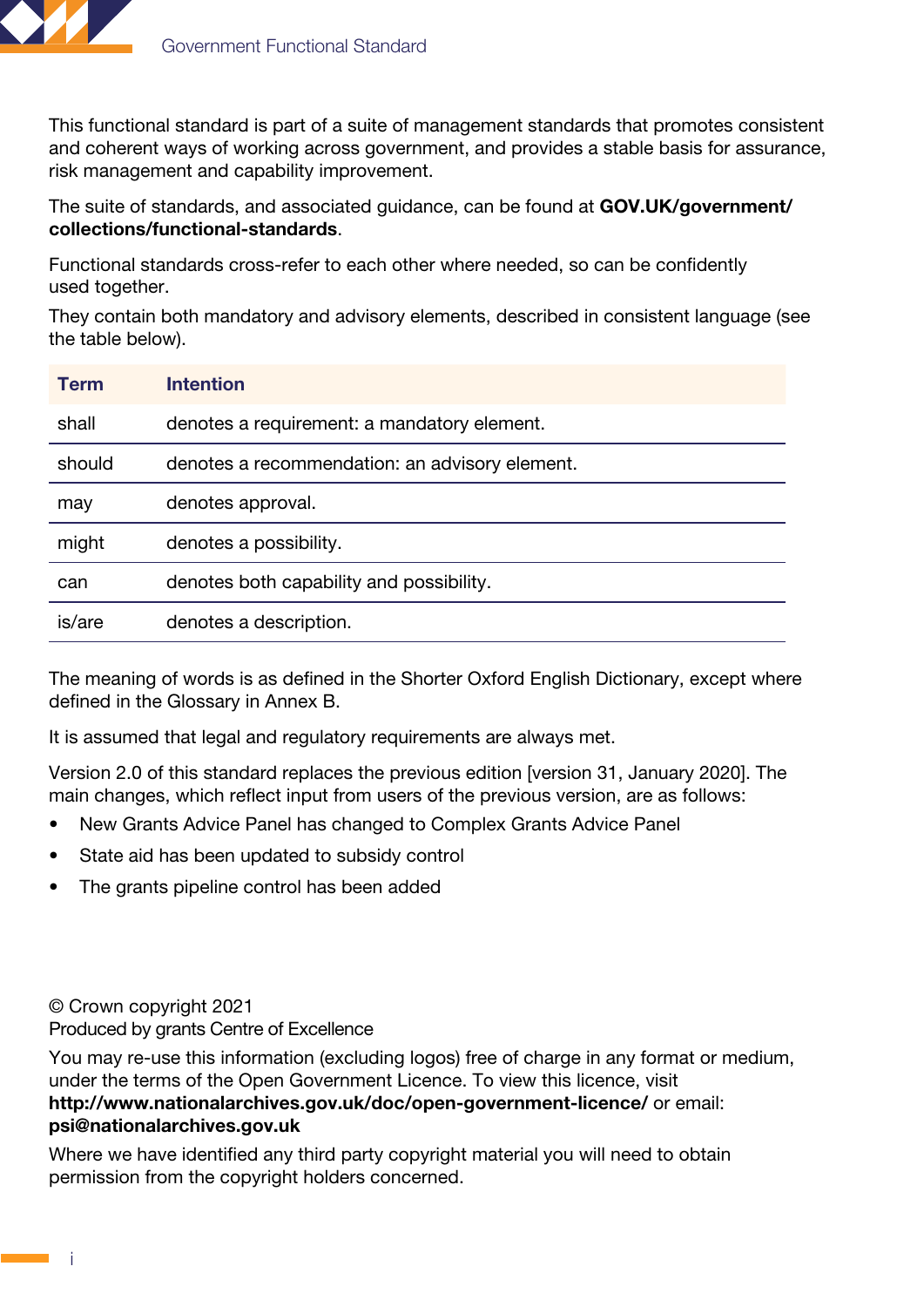# **Contents**

| 1.  | About this government functional standard | 1              |
|-----|-------------------------------------------|----------------|
| 1.1 | Purpose of this government standard       | 1              |
| 1.2 | Scope of this government standard         | 1              |
| 1.3 | Government standards references           | 1              |
| 2.  | <b>Principles</b>                         | $\overline{2}$ |
| 3.  | Context                                   | 3              |
| 3.1 | Background information                    | 3              |
| 3.2 | Grant categories                          | $\overline{4}$ |
| 3.3 | General grant schemes and awards          | 5              |
| 3.4 | <b>Grant Minimum Requirements</b>         | 6              |
| 4.  | Governance                                | 6              |
| 4.1 | Governance and management framework       | 6              |
| 4.2 | Decision making                           | $\overline{7}$ |
| 4.3 | Assurance                                 | 8              |
| 4.4 | Roles and accountabilities                | 9              |
| 4.5 | Support to grant managers                 | 12             |
| 5.  | Grant life cycle                          | 13             |
| 5.1 | The life cycle of government grants       | 13             |
| 5.2 | General grants life cycle                 | 13             |
| 5.3 | Grant-in-aid life cycle                   | 16             |
| 6.  | <b>Supporting practices</b>               | 18             |
| 6.1 | Risk and issue management                 | 18             |
| 6.2 | Counter fraud                             | 19             |
| 6.3 | Grant-making capability and resourcing    | 19             |
| 6.4 | Agreements                                | 19             |
| 6.5 | Performance monitoring                    | 20             |
| 6.6 | Document management and record keeping    | 21             |
| 6.7 | Training                                  | 21             |
| 6.8 | Reporting and information                 | 21             |
| 6.9 | Continuous improvement and learning       | 22             |
| Α.  | References                                | 23             |
| В.  | Glossary                                  | 24             |

 $\sim$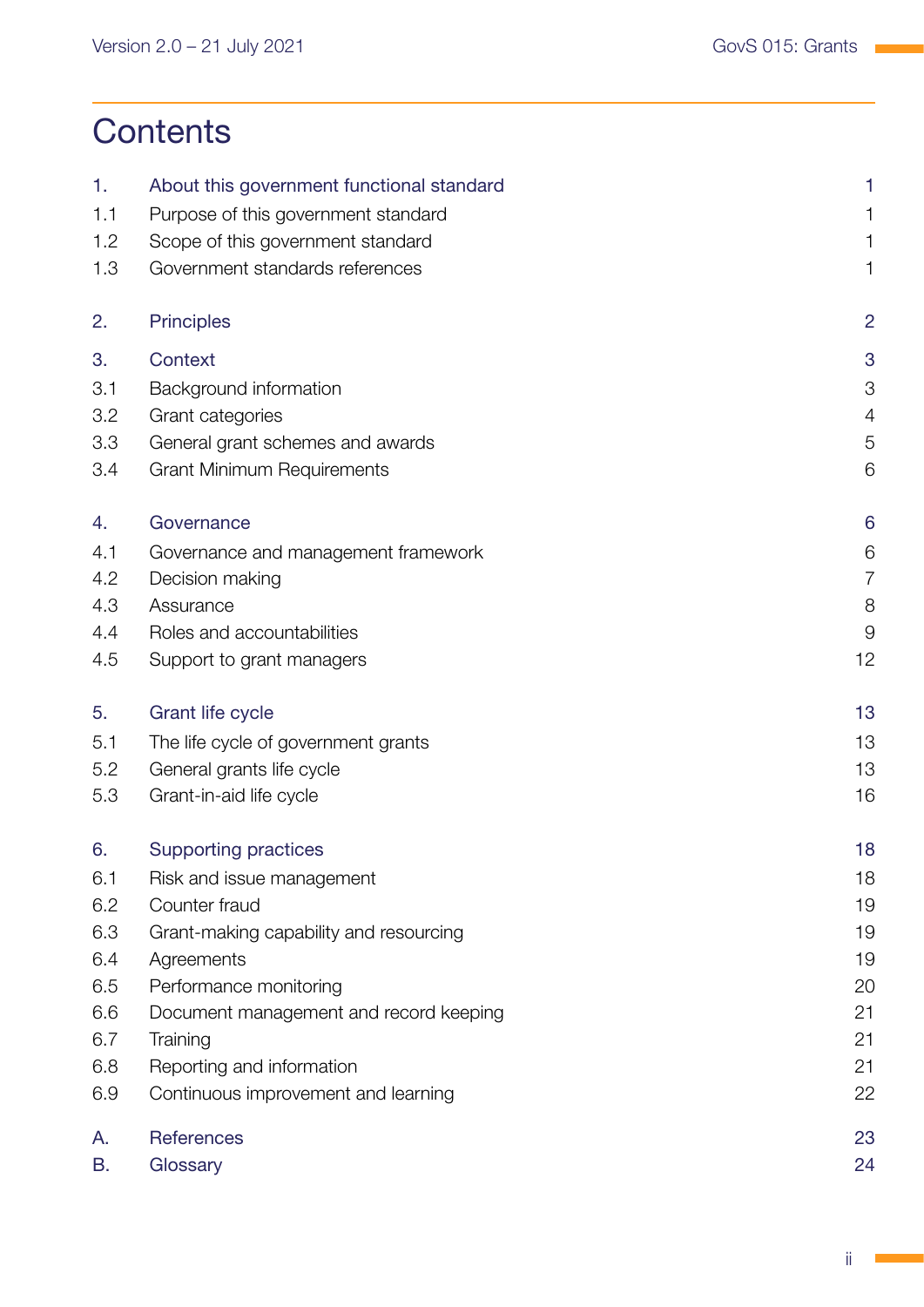



Figure 1 Structure and scope of this functional standard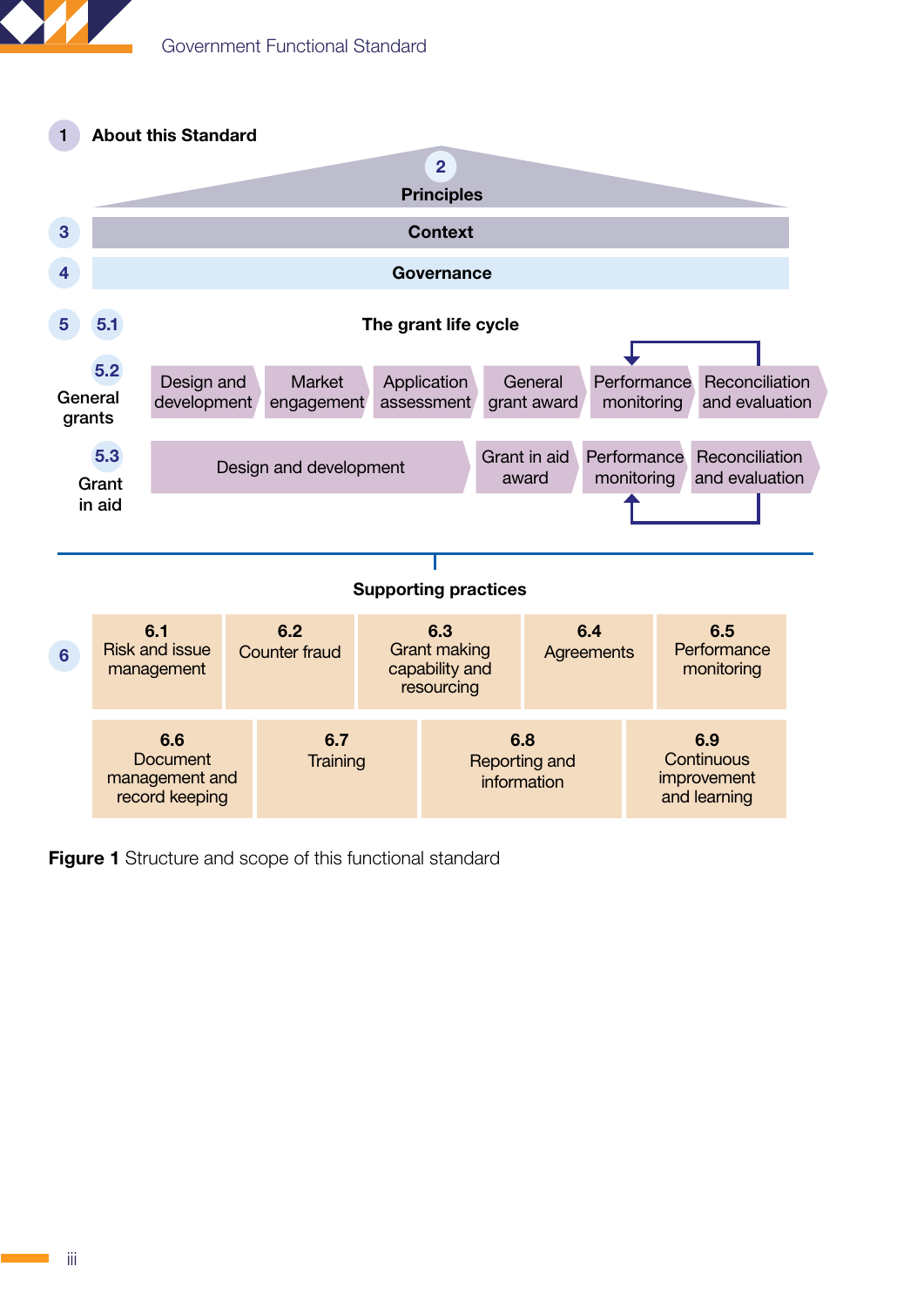# <span id="page-4-0"></span>1. About this government functional standard

### 1.1 Purpose of this government standard

The purpose of this government functional standard is to set expectations for the management of grants, and to promote efficient and effective grant making to ensure funding is used as intended and provides value for money through highquality delivery.

This standard provides direction and quidance for:

- permanent secretaries
- directors general
- chief executive officers of arm's-length bodies
- senior officers responsible for grant schemes and awards
- policy teams
- senior civil servants who have overall responsibility for departmental grants policy and their grants champion
- assurance and internal audit teams and bodies
- and grant managers to ensure effective and efficient grant making

### 1.2 Scope of this government standard

This standard applies to the planning, delivery and management of Exchequerfunded government grants activity in all departments and arm's-length bodies, including general grants and grant-in-aid.

#### This standard applies to government departments and their arm's-length bodies. Other public sector organisations devolved or local might find this standard useful.

Note: an organisation, in the context of government functional standards, is the generic term used to describe a government department, arm's-length body, or any other entity that is identified as being within scope of a functional standard.

The structure of the standard is shown in Figure 1.

### 1.3 Government standards references

The following standards are directly necessary for the use of this standard:

GovS 003: Human Resources

GovS 006: Finance

GovS 008: Commercial

GovS 010: Analysis

GovS 013: Counter Fraud

GovS 014: Debt

A functional standard supports achievement of the outcomes sought by an organisation. It sets expectations for what needs to be done and why, relating to the functional work within its scope, in order to achieve those organisational outcomes. This makes it easier for a function to provide and maintain succinct, aligned and targeted requirements and guidance explaining how activities should be done.

For expectations relating to management of a function across government, and management of functional standards, GovS 001, Government Functions shall be followed.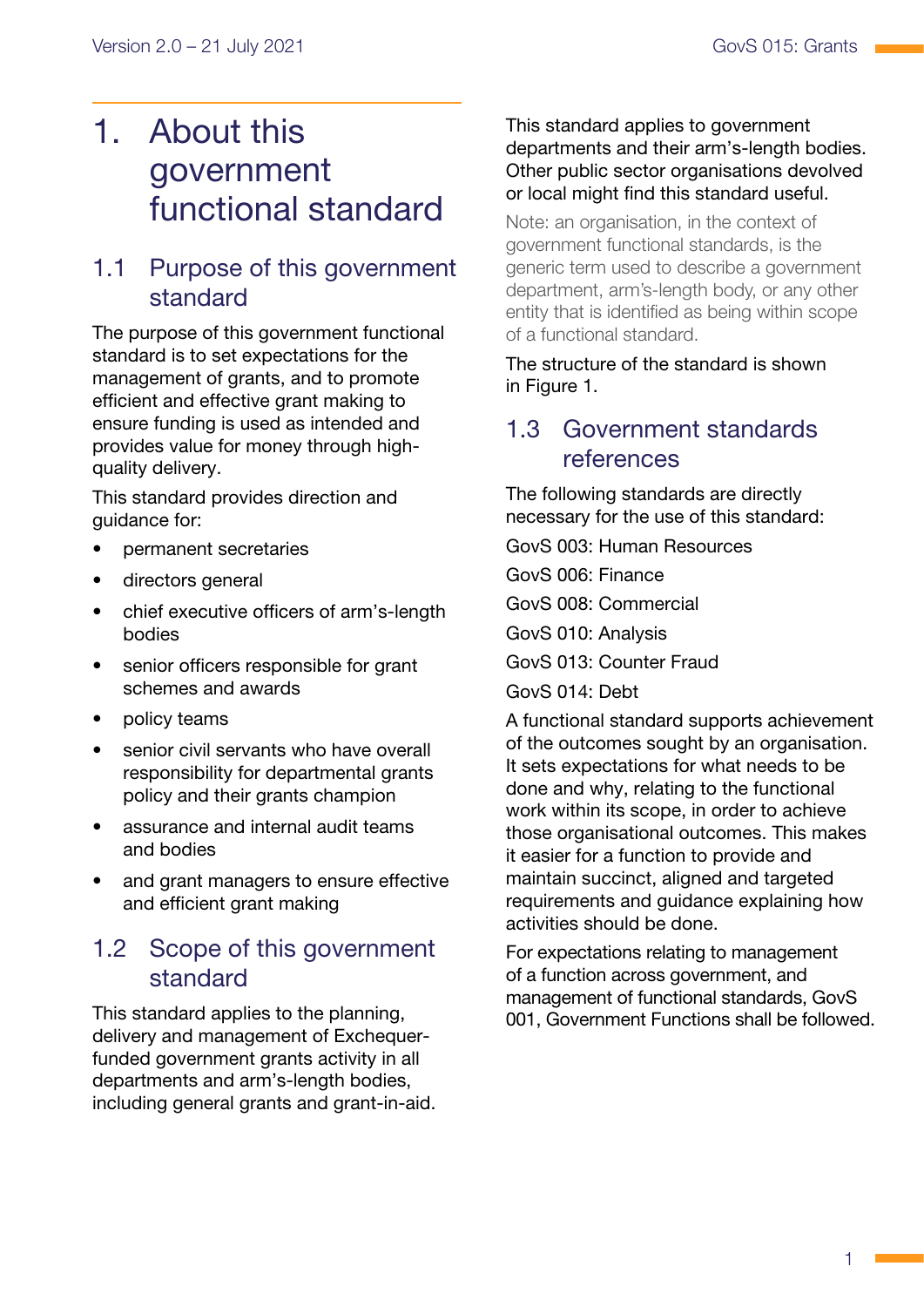<span id="page-5-0"></span>

# 2. Principles

Those engaged in managing grants at scheme and award level shall ensure:

- 1. grants objectives are aligned to government policy and organisational objectives;
- 2. the application of this standard is proportionate and appropriate, and is reflected in the approach taken to governance, management frameworks and controls, having regard to an accepted balance of opportunity and risk;
- 3. grants are made in the best interest of the public, the public purse, and operate in line with 'Managing Public Money' [2];
- 4. funding is administered with optimum efficiency, economy, effectiveness and prudence, to maximise value for public money;
- 5. responsibilities and accountabilities are defined, mutually consistent, and traceable across all levels of management; and
- 6. public service codes of conduct and ethics and those of associated professions are upheld.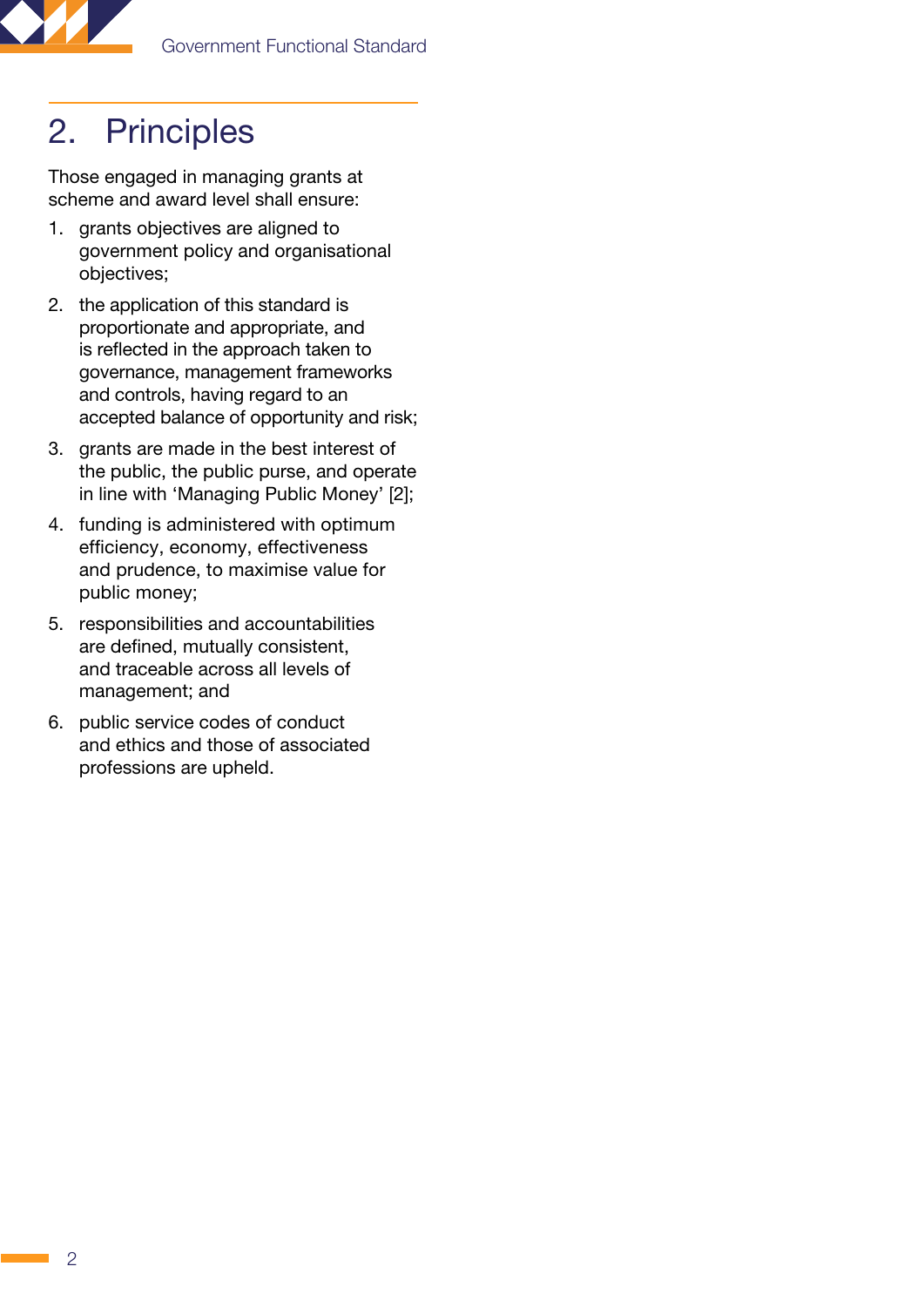# <span id="page-6-0"></span>3. Context

### 3.1 Background information

This section provides essential background information for the use of this functional standard.

There are several funding options available to the government, with grant funding a common choice. Government grant funding plays an important role domestically, in areas such as education, research, civil society and innovation, and abroad through international aid projects.

Grants can be used for a number of purposes including:

- providing financial subsidy to support something to happen
- supporting government policy initiatives
- funding research and development and innovation
- informing public policy

The management of grants varies depending on their intended purpose, the type of recipient, allocation method, underpinning legislation, and departmental policy-specific differences.

Funding is typically provided as a sum of money transferred permanently (though usually with an option to clawback for, among other things, misuse, or refund if not used at all) from a government department or its arm's-length body, to a recipient (an entity that is separate from the funder). The funding is to be used in a manner that furthers the implementation of government and/or departmental policy or obligation, but does not otherwise provide a direct economic benefit to the funder. Normally this is delivered as a discrete funding package from the department's own estimate paid on evidence of the recipient's expenditure or qualification, in arrears (or in advance by exception), as set out in the terms of the grant agreement.

Grants are awarded under statute for an agreed purpose, and usually attach specific conditions (e.g. about project terms) or other detailed forms of departmental control. Government funding, which gives commercial entities an advantage over their competitors, can distort competition and is prohibited unless it is compatible with subsidy control rules [2] or an appropriate exemption applies. Grants are outside the scope of VAT.

Grants are not gifts. As defined in 'Managing Public Money' [3], they are made under legislation, are subject to conditions, with some expectation that delivery will achieve the furtherance of a policy objective.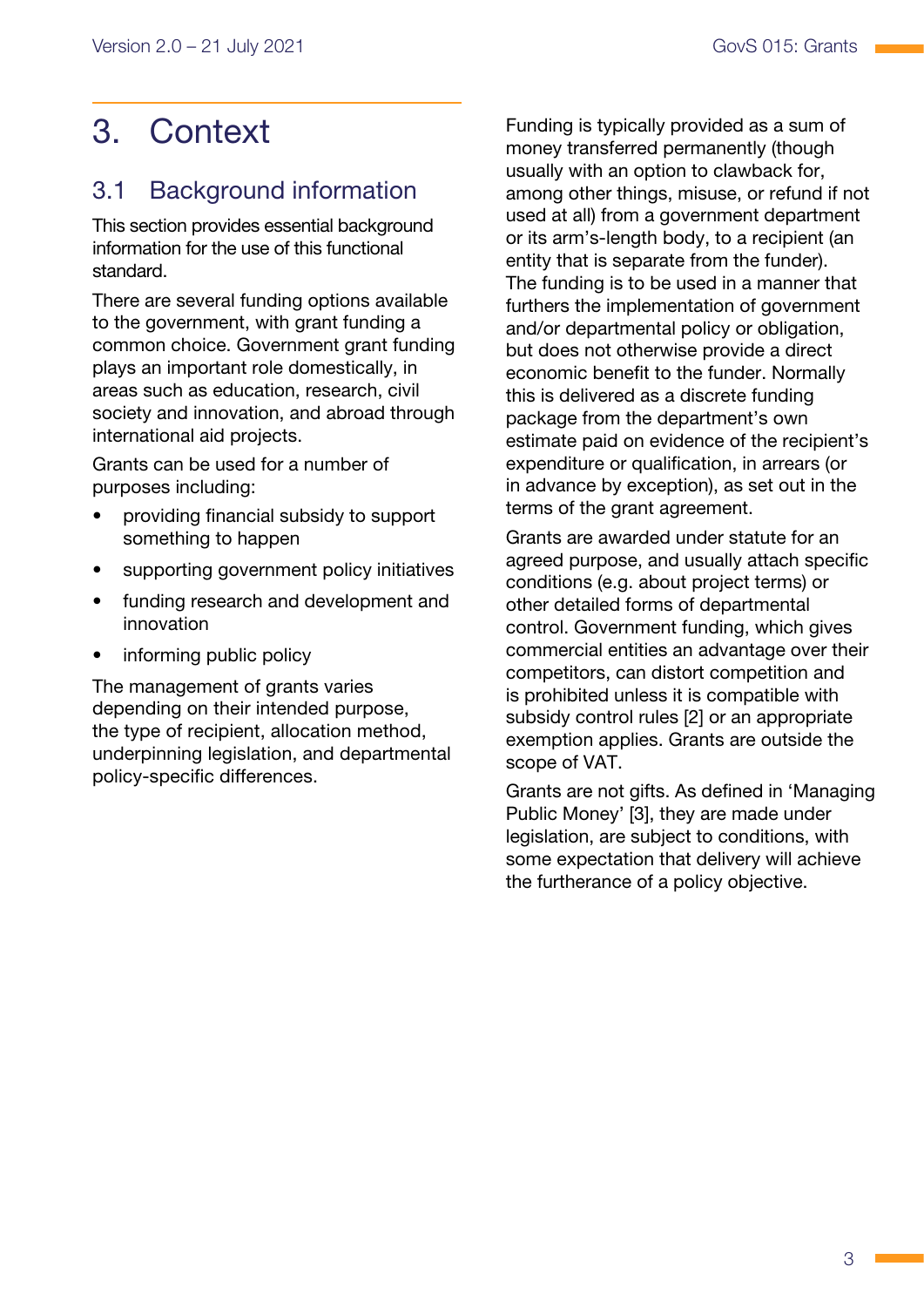<span id="page-7-0"></span>

### <span id="page-7-1"></span>3.2 Grant categories

The format in which a grant is issued, is mainly differentiated by how recipients apply for or are entitled to the funding. There can be multiple allocation methods under a grant scheme, but only one allocation method per grant award. Descriptions of each category of grant are given below.



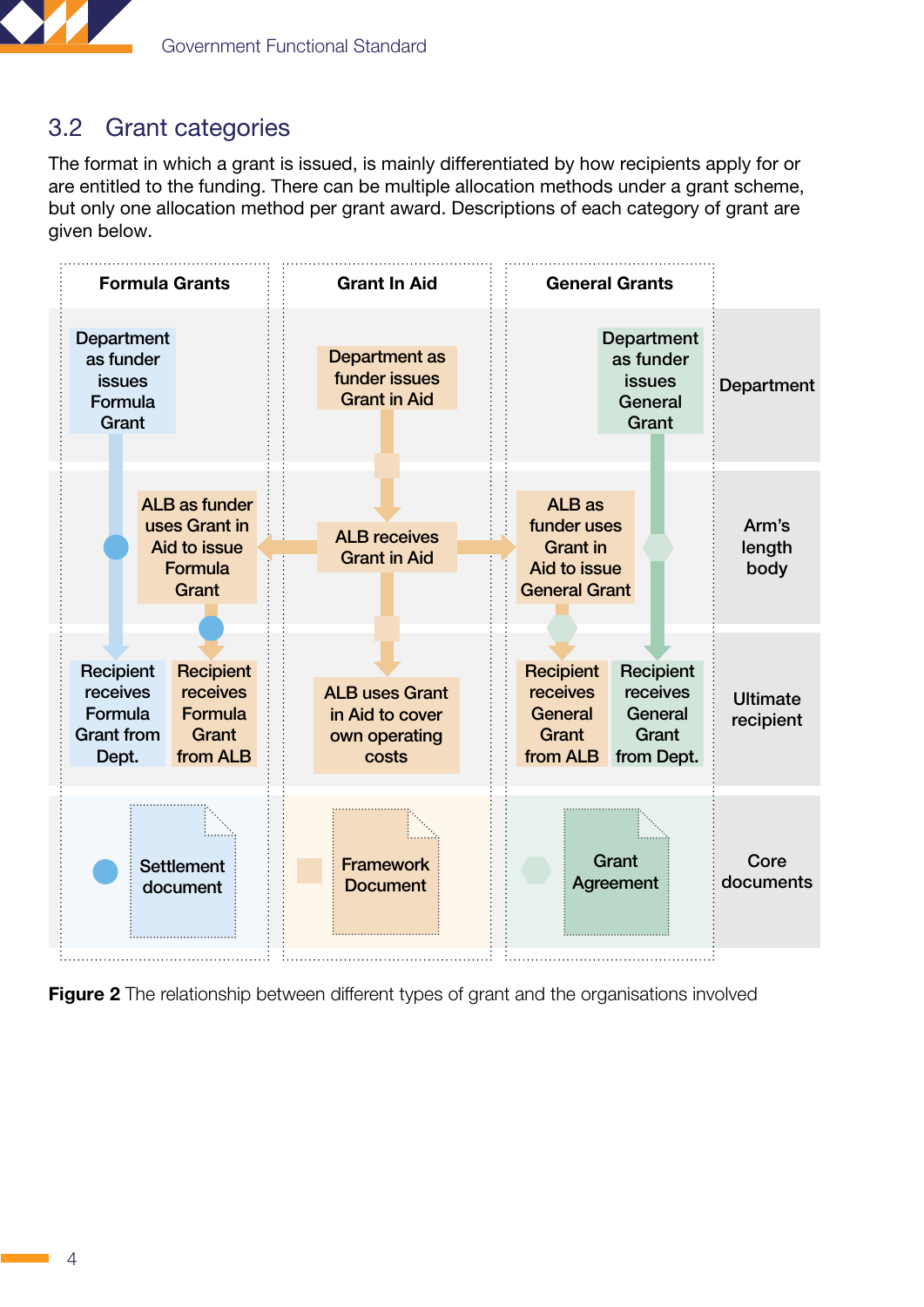### <span id="page-8-0"></span>3.2.1 General grants

General grants are those made by departments or their grant-making arm'slength bodies, to outside bodies to reimburse expenditure on agreed specific items or functions, and paid only on statutory or common law conditions. They include 'competed', 'uncompeted' and 'criteria-based' grants.

General grants can also be in the form of a one-off payment, known as an endowment. General grants are most commonly defined after an organisation's budget has been agreed.

### 3.2.2 Grant-in-aid

'Grant-in-aid' refers to funds which are allocated from one part of government to another part of government for nonspecific purposes, for example, central government funding for the running costs of non-departmental public bodies (NDPBs). Grant-in-aid can be used by the recipient to fund general grants and exceptionally, formula grants, as defined in the funding agreement. Grant-in-aid is defined prior to an organisation's budget being agreed and, as such, is included within the supply estimates and settlement letter, with which, GovS 006, Finance shall be followed.

### 3.2.3 Formula grants

Formula grants are those calculated by way of a formula. This funding is provided, in recognition of specific criteria, by central government, for example, to local authorities, schools and the police and is included in the supply estimates and settlement. Funding is determined by factors relevant to the purpose, such as population and levels of pupils who receive free school meals.

Formula grants are usually defined prior to an organisation's budget being agreed and, as such, are included within the supply estimates and settlement letter (or equivalent).

### 3.3 General grant schemes and awards

There are two levels to consider in general grant funding. At the higher level are grant schemes, or programmes, which can be used to denote a high level and overarching strategy or policy to which grants are a part of.

Within a grant scheme there are 'awards', which are the grant funding payments to recipients for a specific purpose or activity. Organisations can also make awards which do not come under an overarching scheme or programme.

Figure 3 illustrates the relationship between general grant schemes and awards.

#### Grant Scheme

Covering:

- Overarching objectives
- Scheme duration
- Total funds available
- Allocation method(s)



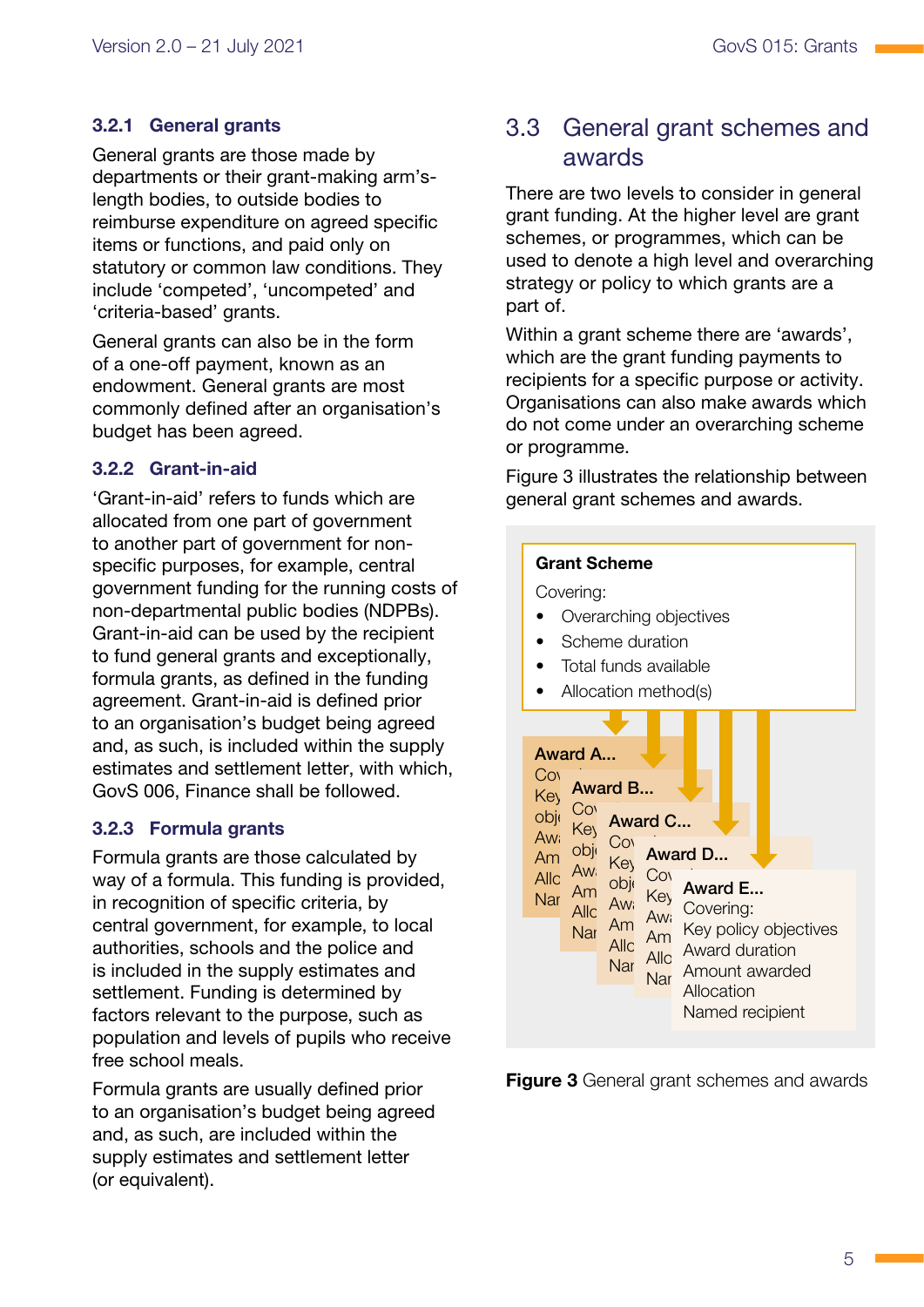<span id="page-9-0"></span>

### 3.4 Grant Minimum **Requirements**

This standard is augmented by the grants guidance 'Minimum Requirements', that provide more detail about requirements, and context regarding how they might be met [1] which can be found in more detail on [GOV.](http://gov.uk/) [UK](http://gov.uk/). The Minimum Requirements cover:

- senior officer responsible for a grant
- approvals and data capture
- complex grants advice panel
- business case development
- competition for funding government grants should be competed by default
- grant agreements
- risk, controls and assurance
- performance and monitoring
- annual review and reconciliation
- training

## 4. Governance

### 4.1 Governance and management framework

#### <span id="page-9-1"></span>4.1.1 Overview

Governance comprises prioritising, authorising, directing, empowering and overseeing management, and assuring and reviewing performance for grants.

A governance and management framework shall be definite and established for the management of grants across government as a whole, and in government organisations, and comply with government and organisational policies and directives.

The governance and management framework should include the authority limits, roles and rules for making business decisions, degrees of autonomy, assurance needs, reporting structure, and accountabilities and responsibilities, together with the appropriate management practices, processes and associated documentation needed to meet this standard.

GovS 006, Finance shall be followed, and those accountable for the management of grants shall comply with the following documents:

- 'Managing Public Money' [2]
- 'Global Design Principles' [4]

#### 4.1.2 Governance and management framework across government

The governance and management framework across government should include:

- mandatory policies, processes, data and other requirements, together with associated guidance
- requirements for tracking and reporting performance in organisations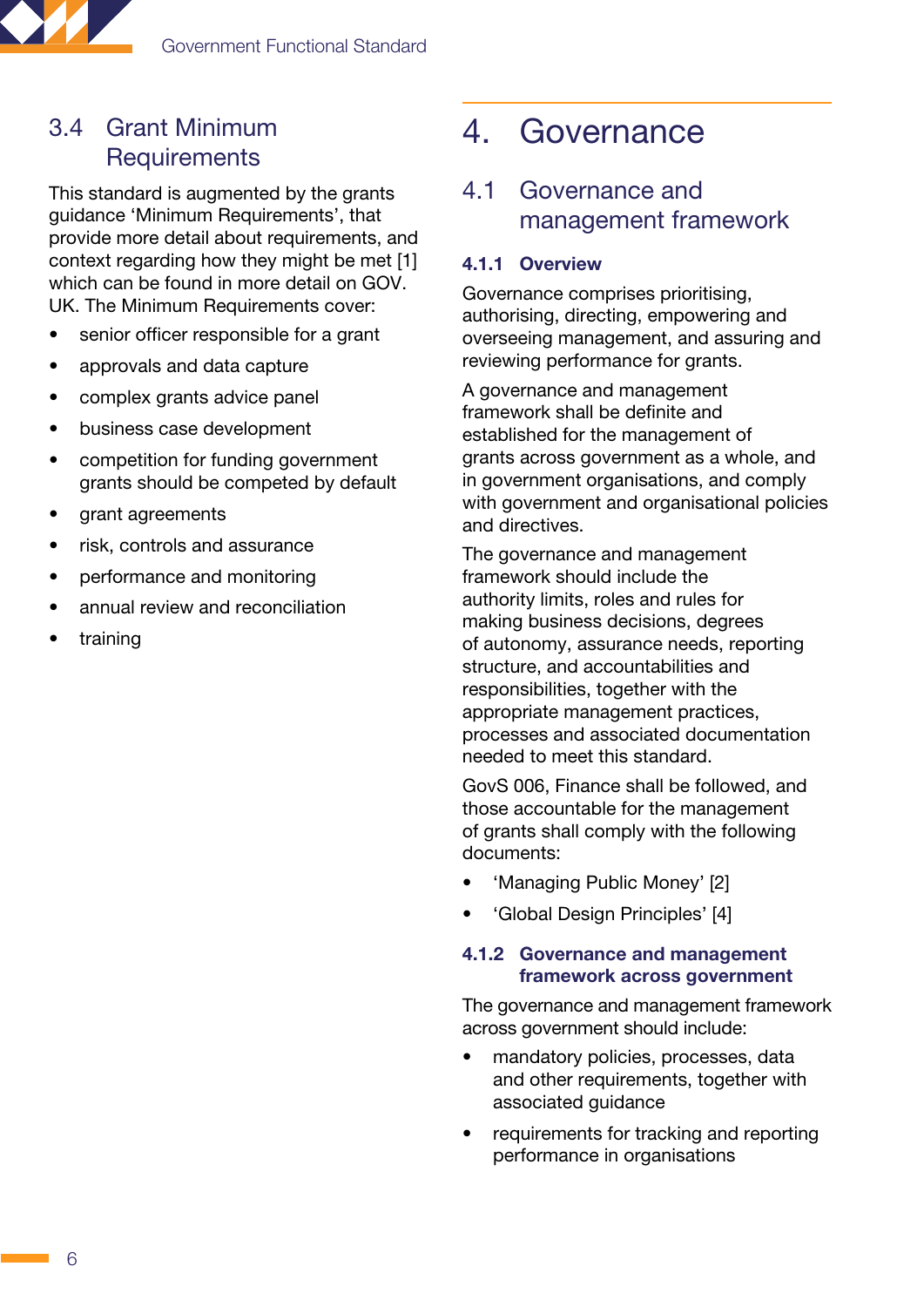<span id="page-10-0"></span>• guidance and provision of expert support, training and assurance

#### 4.1.3 Governance and management framework in an organisation

The governance of grants related functional work within an organisation should be an integrated part of that organisation's overall governance. A governance and management framework shall be defined and established ([see 4.1.1\)](#page-9-1), to set out the activities needed to manage grants in the organisation to meet this standard. The governance and management framework should:

- reflect organisational policies (if any) and expected standards of behaviour
- define how required activities should be managed [\(see sections 5](#page-16-1) [and 6\)](#page-21-1)
- be periodically reviewed to ensure it is still valid

Minimum Requirements for grants should be followed.

Each department shall have a senior officer accountable for its grant funding (see 4.4.5), and the governance and management framework shall be referenced from the accounting officer's system statement [5].

### 4.2 Decision making

### <span id="page-10-1"></span>4.2.1 Overview

Decisions relating to grants management should be made, and approvals given in a timely manner, in accordance with the organisation's grant governance and management framework. Government policy and financial management controls (including delegations of authority) should be complied with. Decisions should be made by assessing options against defined criteria and in consultation with stakeholders and subject matter experts. Decisions should be recorded in the business case (or equivalent document).

Decisions might relate to:

- choice of funding mechanism
- approval of business iustification
- approving an uncompeted award
- approving a grant award recommendation
- authorising payments
- approving a grant extension or change
- claims and dispute resolution
- suspending or terminating a grant award
- clawback

Decisions should be conditional where appropriate provided responsibility for fulfilling such conditions is assigned. Decisions should be:

- holistic, taking account of the external context, policy considerations, potential negative impact and the relevant functional standards
- communicated to the relevant stakeholders

Cabinet Office expenditure controls require central government bodies to obtain expenditure approval from Cabinet Office ministers, or provide evidence of appropriate internal approval, based on professional advice from relevant functions, before certain expenditure is made or committed. Organisations should take advice from relevant functions well in advance of planned expenditure, and comply with expenditure controls guidance [7].

The Grants Management Function should take advice from other functions where necessary.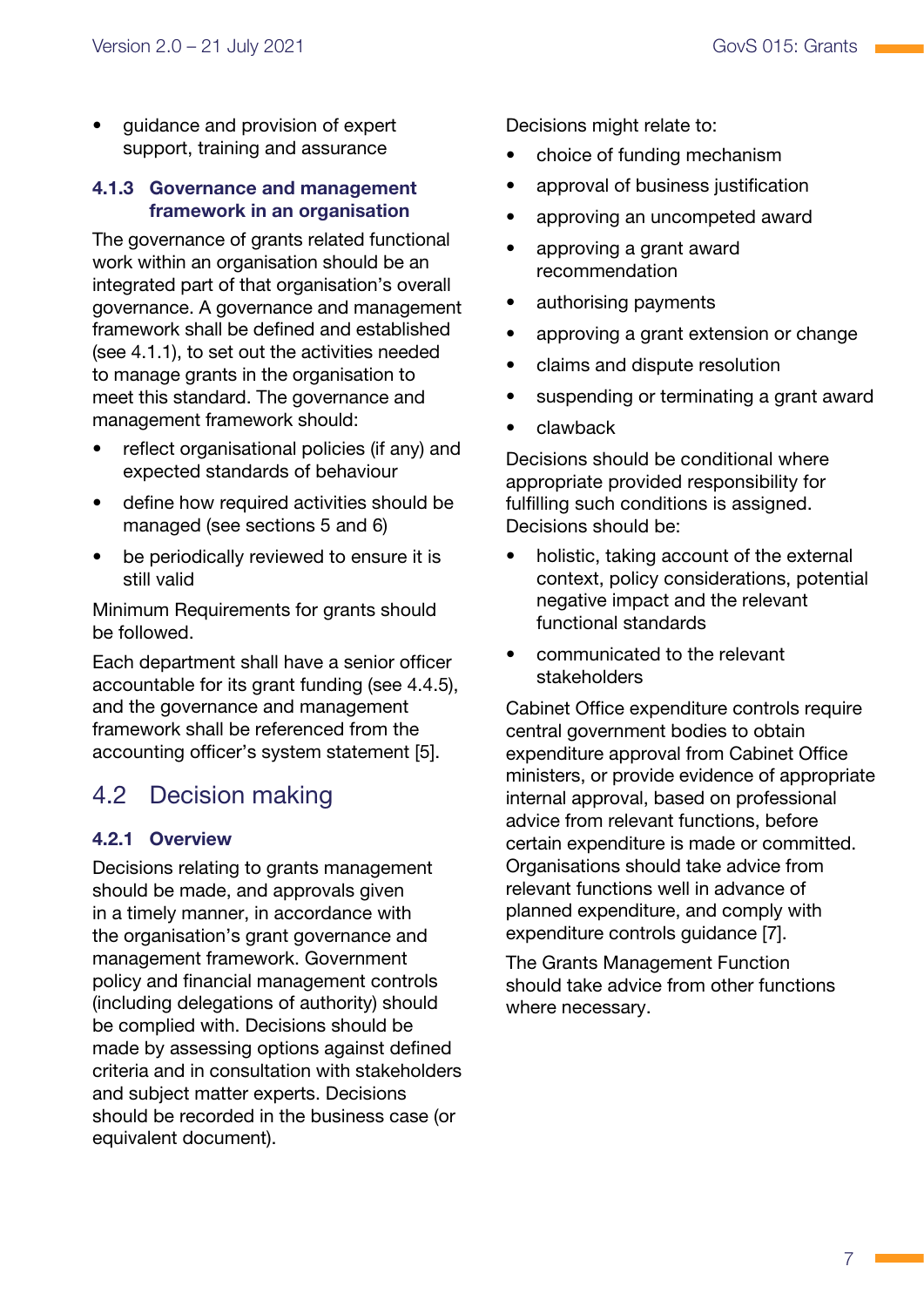<span id="page-11-0"></span>

### <span id="page-11-1"></span>4.2.2 Justification of grants

To facilitate governance and scrutiny, grant activity shall be justified and documented throughout the grant life cycle [\(see section 5](#page-16-1)). Such evaluation should be in accordance with HM Treasury requirements (see Green Book [6]). Justification may be documented either in the form of a business case or other proportionate format, which should be defined in the organisation's grant governance and management framework.

The business case (or equivalent document), should be developed progressively for each grant in three steps through the life cycle [\(see section 5](#page-16-1)):

- strategy: idea formulation
- design: developing the detail of the grant model
- final approval: including policy and financial approval

If required, subsequent approval shall be obtained in accordance with HM Treasury, Cabinet Office policy and spend controls [7] and GovS 006, Finance shall be followed.

### 4.3 Assurance

#### 4.3.1 Assurance framework

The purpose of assurance is to provide, through a systematic set of actions, confidence to senior leaders and stakeholders that work is controlled and supports safe and successful delivery of policy, strategy and objectives. Government grants should be afforded the appropriate level of scrutiny by the grant owning department, to ensure this functional standard is being adhered to and grant funding is being administered effectively.

Continuous monitoring should support the understanding of whether and how the risk profile is changing and the extent to which internal controls are operating as intended. It should also provide reasonable assurance over the management of risks to an acceptable level in the achievement of organisational objectives ([see 6.5\)](#page-23-1).

Organisations should have a defined and established approach to assurance, which should be applied proportionately to the risk and value of the activity, and integrated with the organisation's overall assurance framework. Typically, assurance should be on at least three separate and defined levels including:

- 1st line: carried out by, or on behalf of the operational management that own and manage risk
- 2nd line: carried out by, or on behalf of senior management, independent of operational management, but oversee management of the risk to ensure the first line of defence is properly designed, in place and operating as intended
- 3rd line: carried out by independent audit, or other independent body, to provide senior management with an objective opinion on the effectiveness of governance, risk management and internal controls, including the effectiveness of the second and first lines of defence

The work of internal and external assurance providers should be planned to minimise disruption to other work, avoiding overlaps with other assurance activities and duplication of effort, whilst remaining rigorous and meeting the needs of stakeholders. Where assurance includes formal review activity, the customer for the review should be clearly identified.

The requirements of the *Orange Book: management of risk – principles and concepts*, should be met [8].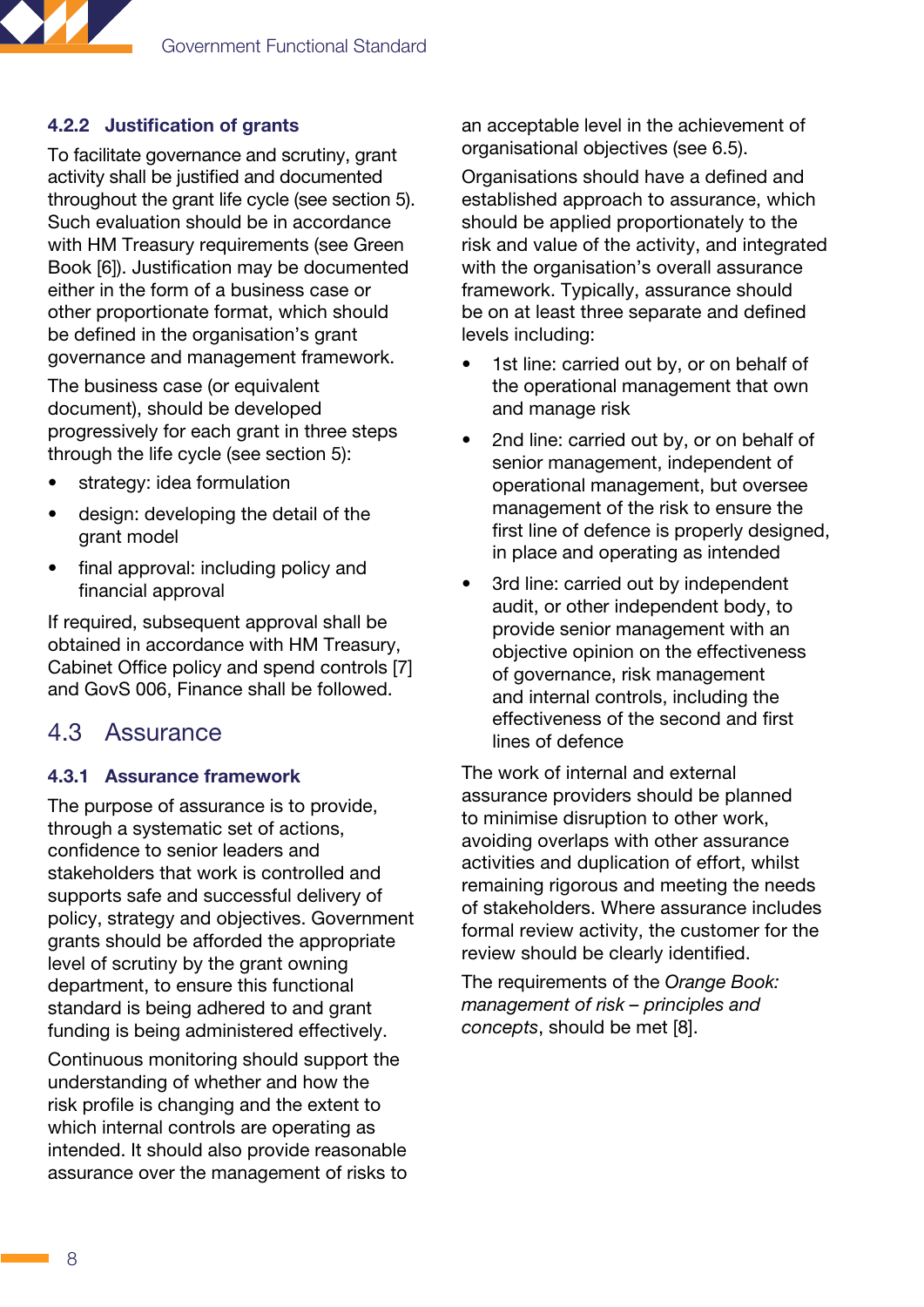### <span id="page-12-0"></span>4.3.2 New general grants

It is recommended that new grants, which are high-value, high-risk, novel, contentious or repercussive, should be considered by an independent panel (the Complex Grants Advice Panel, see 4.4.6) to provide advice from experts on the efficiency and effectiveness of the proposed grant and the balance of opportunities versus risks associated with losses from fraud and error ([see 6.2](#page-22-1)). Referral to the panel is mandatory for new grant schemes that are referenced in the government's manifesto commitments.

With the exception of schemes related to manifesto commitments, the decision as to which schemes are referred rests with the senior officer responsible for a grant, with advice from the Grants Management Function, or as defined in the organisation's management framework.

The advice given by the panel is for consideration by the grant-making organisation - its acceptance is not mandatory, although if the advice is rejected, justification should be provided, in particular for recommendations applicable to schemes referred on a mandatory basis, related to manifesto commitments.

Advice from the panel shall not detract from the accountabilities of those being advised.

### 4.4 Roles and accountabilities

### 4.4.1 Overview

Roles and accountabilities shall be defined in the organisation's governance and management framework and assigned to people with appropriate seniority, skills and experience. This should include, but is not limited to: the activities, outputs or outcomes they are responsible for, and the person they are accountable to.

The following roles are essential to the management of grant funding, and while organisations may change the titles and division of responsibilities, they shall have (at a minimum) the roles outlined in the following section.

### 4.4.2 Senior officer accountable for grants across government

The senior officer accountable for grants across government is accountable to the chief operating officer of the Civil Service, for the development and implementation of cross-government grants policy and practice and should:

- provide leadership and direction with the aim of improving practice across government
- develop grant-related policy
- provide guidance, products and training to improve the efficiency and effectiveness of grants administration and reduce losses from fraud and error, via the grants Centre of Excellence
- develop products to improve the quality and robustness of grant agreements
- annually publish the status of grants (see 6.8)

The senior officer accountable for grants across government should work in collaboration with Government Finance Function and Government Commercial Function colleagues.

Note: this role is performed by the same person who leads the Grants Management Function across government, and GovS 001, Government Functions shall be followed, which sets common expectations for managing government functions and functional standards.

### 4.4.3 Accounting officer

The permanent head of a government department is usually its Principal Accounting Officer.

An organisation's Accounting Officer is accountable (via a Principal Accounting Officer where appropriate) to Parliament and the public for the stewardship of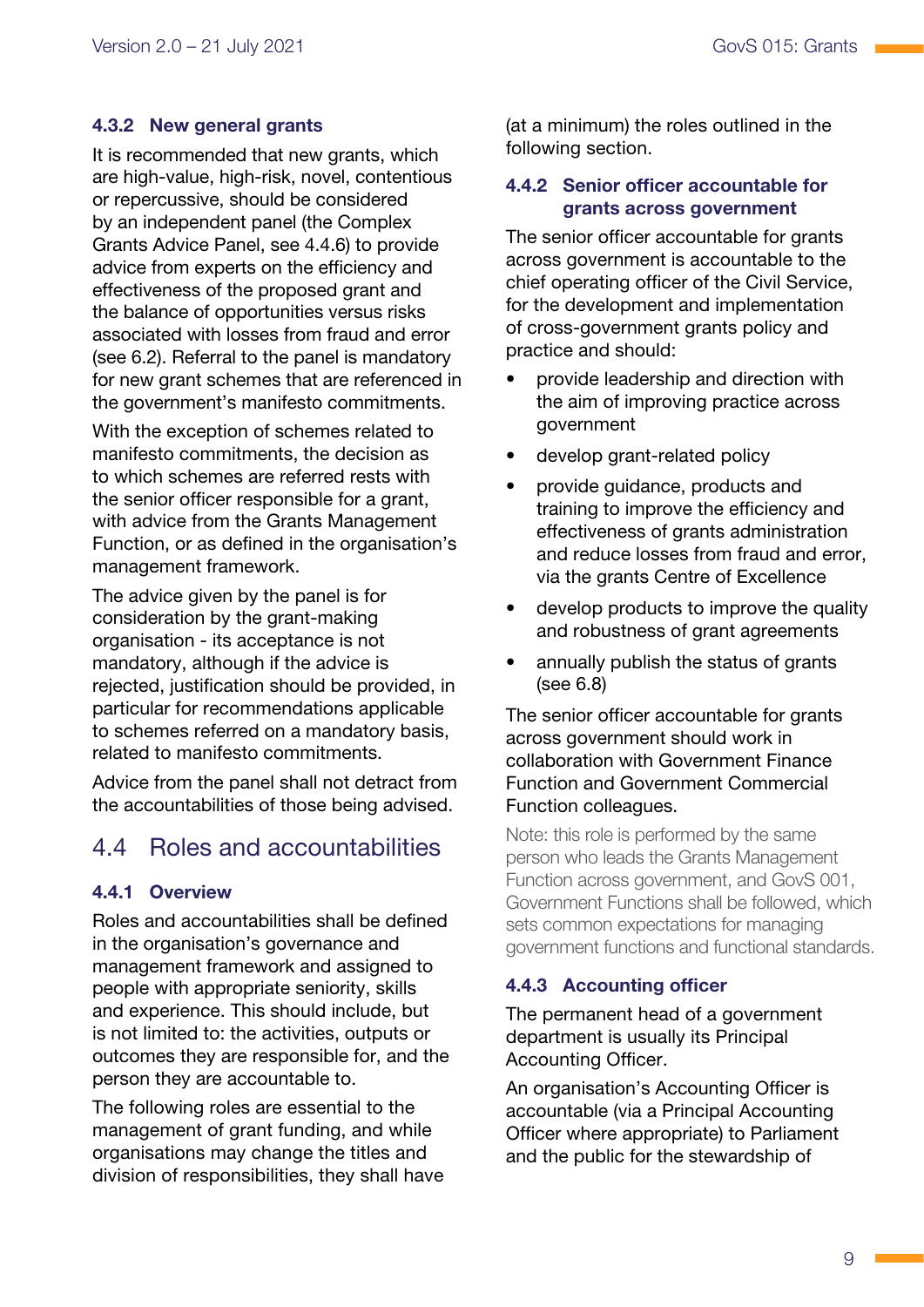

public resources, ensuring they are used effectively and to high standards of probity.

The Principal Accounting Officer generally appoints the most senior executive in the arm's-length bodies within the department's ambit as an Accounting Officer.

The holder of this role is responsible for ensuring that:

- the estimate(s), including grants, presented to Parliament for the department's annual expenditure (consolidating its arm's-length bodies) are within the statutory powers and within the government's expenditure plans
- use of resources is within the ambit of the vote and consistent with the estimate(s) and
- shall answer to Parliament for stewardship of these responsibilities

#### 4.4.4 Senior officer accountable for finance in an organisation

The senior officer accountable for finance in an organisation is responsible to the accounting officer for leadership of financial responsibilities within the organisation. The holder of this role is responsible for ensuring that:

- the information on which decisions about the use of resources are based is reliable
- financial leadership
- maintaining strong and effective policies to control and manage the use of resources in the organisation

#### GovS 006, Finance shall be followed.

Note: 'Managing Public Money' [2] explains the role and responsibilities of the senior officer responsible for finance.

#### 4.4.5 Senior officer accountable for an organisation's grants

The senior officer accountable for an organisation's grants is accountable to the senior officer accountable for finance. They are responsible for ensuring that the financial requirements for grants schemes and awards are implemented, in full, within the departments and its arm's-length bodies (if any) and depending on the management arrangements in place. In particular:

- providing leadership and direction for grant-making activity within the organisation
- ensuring the implementation of grantrelated policy and compliance with this standard
- ensuring the required outcomes from grant-making activities are realised, at an acceptable level of risk and cost
- engaging, at senior level, with those accountable for all grant-making activity in the organisation
- providing advice and guidance to senior officers accountable for a grant and their teams

Note: this role is often undertaken by the senior officer accountable for finance in an organisation but can be undertaken by others with senior management accountabilities, such as the commercial director, although the senior officer accountable for finance retains overall accountability.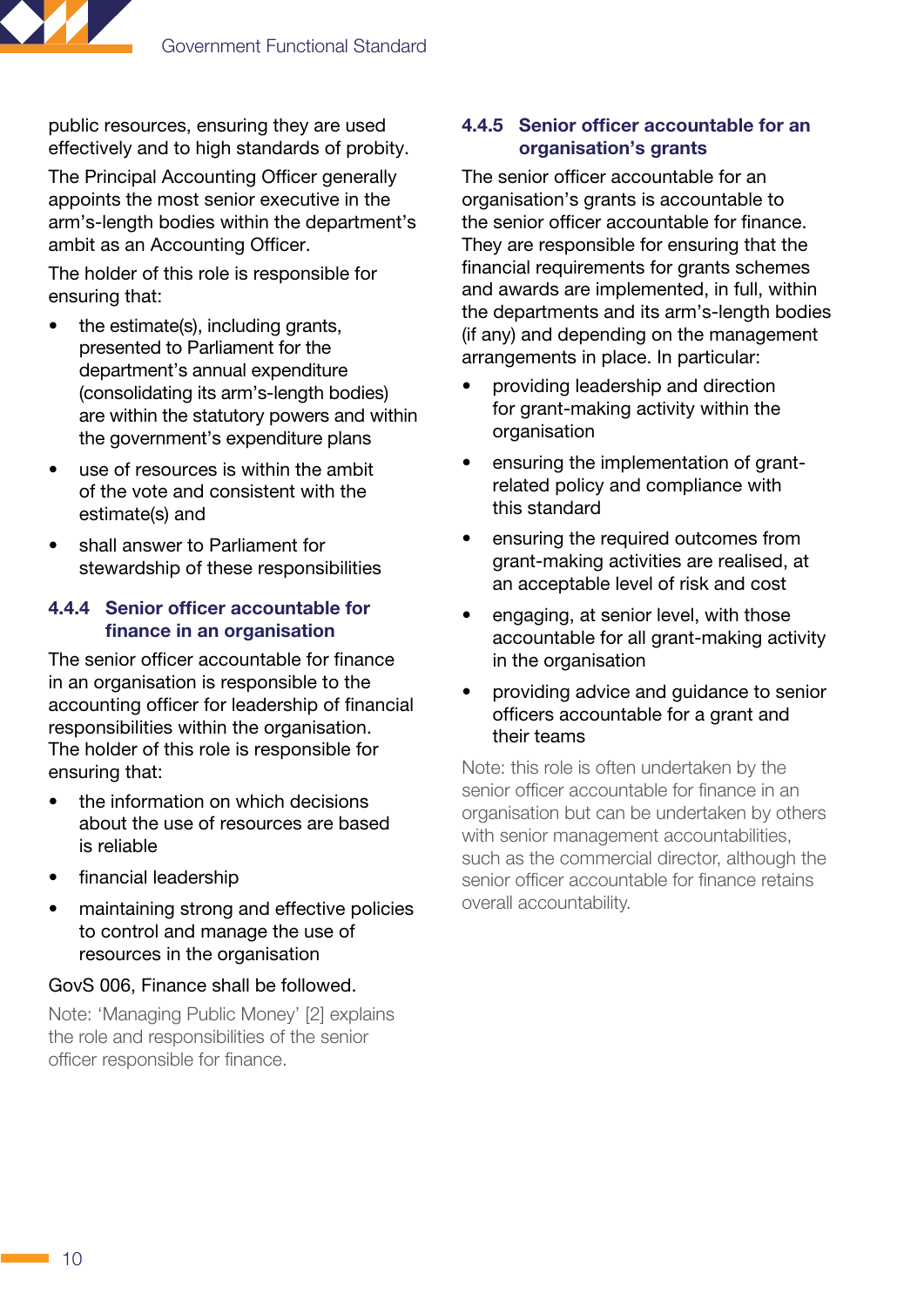### 4.4.6 Senior officer responsible for a grant

The senior officer responsible for a grant is accountable to the senior officer accountable for grants in an organisation for ensuring that their assigned grant:

- is within the organisation's remit
- is covered by empowering legislation, which has provisions that adequately cover the activity being funded
- meets the organisation's objectives
- delivers the projected outcomes
- realises the required benefits

The senior officer responsible for a grant is further accountable for justifying the need for the grant and for ongoing governance, in particular:

- oversight of the governance and approval to ensure due regard is given to priority areas, including compliance with this functional standard and ensuring they have appropriate budget cover
- approval of the grant agreement and its terms and conditions
- approval of the due diligence model and fraud risk assessment and mitigation [\(see 6.1](#page-21-1) and [6.2\)](#page-22-1)
- ensuring details of the grant are entered on to the government grants information system (see 6.8)
- reporting to the Cabinet Office as required
- oversight and approval of annual reviews in relation to grants which cover multiple years

Note: a senior officer responsible for a grant is usually at senior civil service level, however, in some cases a grade 7 or senior executive officer who has appropriate delegated authority can be appropriate.

Note: this role is often referred to in departments as the senior responsible owner (SRO).

### 4.4.7 Grants champion

Each department shall appoint a grants champion who is accountable to the senior officer accountable for an organisation's grants and responsible for representing their department as the first point of contact on grant related matters.

The holder of this role is responsible for:

- disseminating information from the Grants Management Function
- managing data requests
- helping to promote compliance with this functional standard

The post holders are provided with a job description, which defines objectives, role and responsibilities. This role is reviewed periodically in response to feedback from stakeholders.

### 4.4.8 Grant manager

The grant managers in an organisation are accountable to the senior officer responsible for a grant for the day-to-day management and administration of grants, in line with this functional standard and associated government and organisational policies, including:

- design and development
- market engagement
- application assessment
- due diligence and fraud risk
- funding award
- performance and financial monitoring
- performance improvement action planning
- financial reconciliation
- evaluation and sharing learning

The individual acting as the grant manager may change as the grant proceeds through its life cycle ([see 5\)](#page-16-1).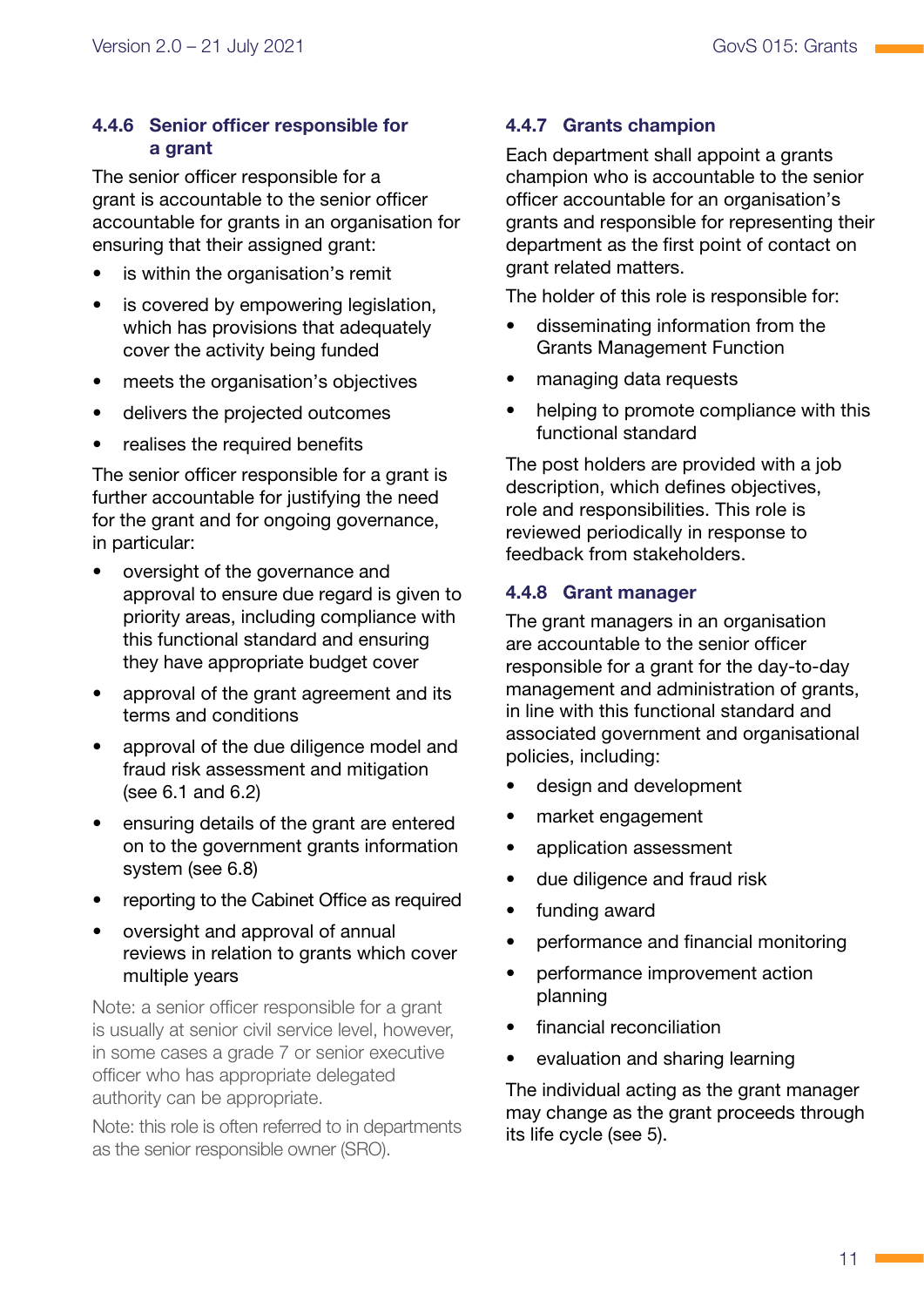<span id="page-15-0"></span>

Note: the holder of this role is likely to be a member of the commercial, finance or policy profession. This role is often referred to as a grant maker.

### 4.4.9 Specialist roles

Other department and organisation specialist roles should be defined to suit the needs of the grant-making activity being undertaken. This can be for managing a variety of aspects of grant-making practice, such as legal and commercial, in accordance with this functional standard and the organisation's grant governance and management framework. Specialist roles can also relate to the need for domain experience and expertise related to the purpose of the grant. Such roles may be either advisory as part of a team, or may take a leadership or executive role with accountability assigned.

### 4.5 Support to grant managers

### 4.5.1 Complex Grants Advice Panel

The Complex Grants Advice Panel is an independent, cross-government panel of experts, co-ordinated and chaired by the Cabinet Office, responsible for providing advice and recommendations on design and administration for applicable schemes, to the senior officer responsible for a grant. The Complex Grants Advice Panel is accountable to the senior officer accountable for grants [\(see 4.4.2](#page-11-1)). The panel forms part of the Cabinet Office Grants Pipeline Control [9] and referral to the panel is mandatory for new grant schemes that are referenced in the government's election manifesto document, and strongly recommended for high-value, high-risk, novel, contentious or repercussive schemes. The panel should meet regularly with the objective of:

- increasing the efficiency of grant making
- improving the effectiveness of grants
- mitigating losses from fraud and error

### 4.5.2 Use of third parties

Employment of agents from other sectors to undertake grant-making activity on behalf of the organisation should be subject to approval in accordance with the commercial approval framework where delivery is via a commercial delivery framework. GovS 008, Commercial shall be followed. Where delivery is via an arm's-length body, delivery should be in accordance with guidance in 'Managing Public Money' [2]. Such agents should be skilled and competent to carry out their tasks. Clear allocation of responsibilities and, where appropriate, indemnity against costs should be established.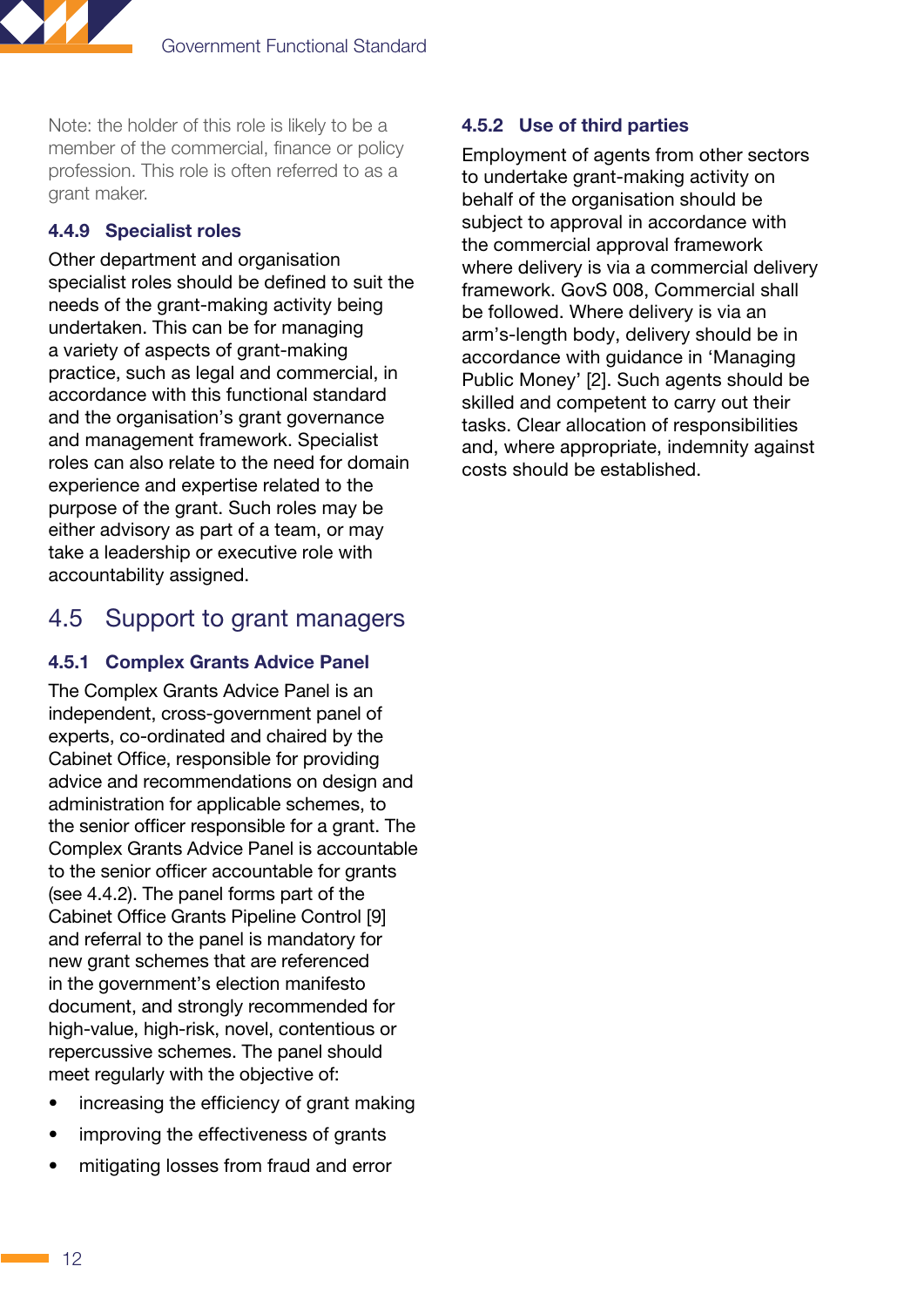# <span id="page-16-1"></span><span id="page-16-0"></span>5. Grant life cycle

### 5.1 The life cycle of government grants

The grant life cycle provides a framework for the management of grants. It comprises six main steps that should be reflected in an organisation's governance and management framework. The degree to which each step is applied should depend on the category of grant being administered ([see 3.2](#page-7-1)) and associated risks. The life cycle is shown in Figure 4.



**Figure 4** Life cycle for general grants and grant-in-aid

### 5.2 General grants life cycle

### 5.2.1 Design and development

The purpose of design and development is firstly to define the requirement for the use of a general grant as the appropriate mechanism to meet the policy objective (for example, rather than a commercial contract) and then to develop a grant model which is robust, proportionate and which will deliver value for money.

Policy requirements and outcomes should be confirmed by the senior officer accountable for the grant and defined in consultation with policy makers and other relevant stakeholders and specialists.

An initial analysis of the options and associated risks should be undertaken to enable and confirm the effective appraisal and selection of the optimum mechanism to deliver the intended outcome. Justification for choosing a particular option should be documented and should take account of:

- characteristics of the requirement and demand analysis
- opportunities and constraints in the recipient market
- findings from market analysis and engagement
- risks
- how the grant should be managed

Options should be chosen to maximise competition unless there is a clear justification for an uncompeted award.

GovS 010, Analysis shall be followed when conducting analysis.

When developing general grant models and criteria for assessing individuals and organisations for a grant award, consideration shall be given to combinations of risk indicators, which could affect the value of the grant, or even whether the grant should be awarded at all.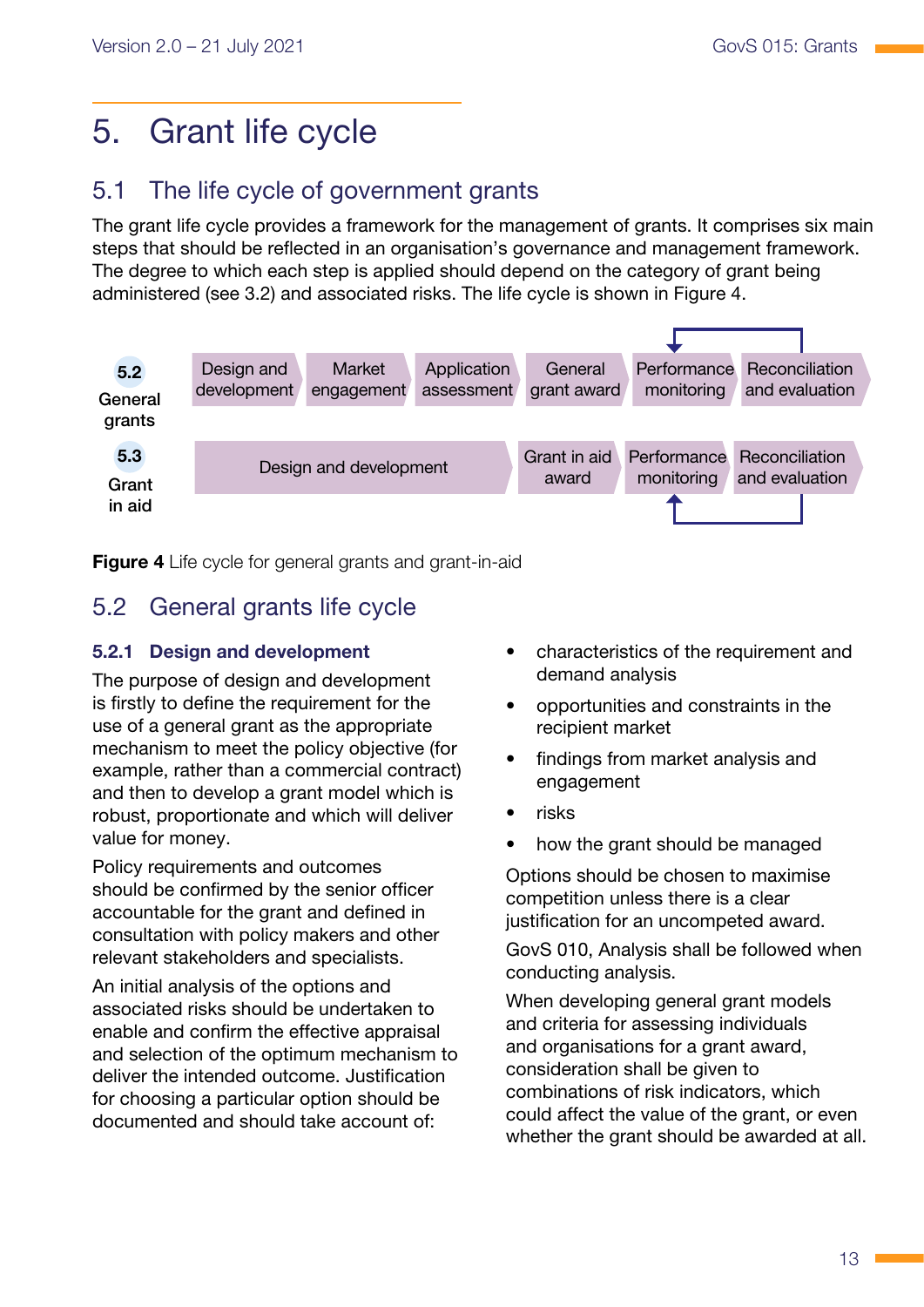

Where applicable, a pre-qualification questionnaire covering a comprehensive list of risk indicators should be developed to support effective engagement with potential applicants ([see 5.2.2\)](#page-17-0).

Details of the grant shall be entered on to the government grants information system (see 6.8) as soon as approval to develop the proposal has been given.

A robust business case (or equivalent document), proportionate to the level of expenditure and risk shall be developed [\(see 4.2.2](#page-11-1)).

A proportionate assessment of fraud risk shall be undertaken, including an assessment of mitigating actions ([see 6.2\)](#page-22-1).

Once a business case has been developed, it shall be approved, where it meets the requirements of the organisation's governance and approvals process [\(see 4.2.2](#page-11-1)), and details of the approval shall be entered into the government grants information system, in line with the requirements of the grants pipeline control process guidance.

### <span id="page-17-0"></span>5.2.2 Market engagement

The purpose of early market engagement is to support the development of an active pool of appropriate applicants, as well as ensuring that the grant is publicised and the opportunity made available to potential recipients, leading to healthy and appropriate competition for funding and delivering value for money.

Where significant collaboration or market creation is required, organisations should consider the use of a challenge fund to drive appropriate engagement.

The pool of potential recipients should be identified and engaged to confirm the likely demand and format of the grant.

Care should be taken not to provide any individual organisation or organisations with a competitive advantage. All relevant information should be made available to all eligible applicants and grants should not be unfairly tailored to the needs of particular groups or organisations.

The business case should be refined, if necessary, and the delivery plan and sourcing strategy developed.

An assessment of the risk of breaching UK subsidy control rules [3], which could arise from grant funding, should be undertaken. Advice should be sought from legal specialists and the findings recorded in the business case. Grant-making organisations should ensure that their policy measures and projects comply with the rules. They should think about subsidy control early and seek advice to avoid problems and save time.

Once the strategy is approved the formal requirement, draft agreement, application form and assessment criteria should be developed and approved.

The Cabinet Office Model Grant Funding Agreement (MGFA) [10] should be used for general grants, except where the grant is so specialist that alternative terms and conditions would apply.

If applicable, the competition for the grant should be advertised and launched along with any questions from applicants and the associated responses. Responses to subsequent questions from applicants related to the scheme should be communicated to all applicants, for example, in a frequently asked questions document.

Government grants should be advertised and competed by default. Exceptions may be approved where competition would not be appropriate, for example when:

- awarding a grant to an organisation that is the only provider of the service that the grant is being set up to fund
- awarding a grant to an organisation which inhabits a unique position or offers a particularly specialist function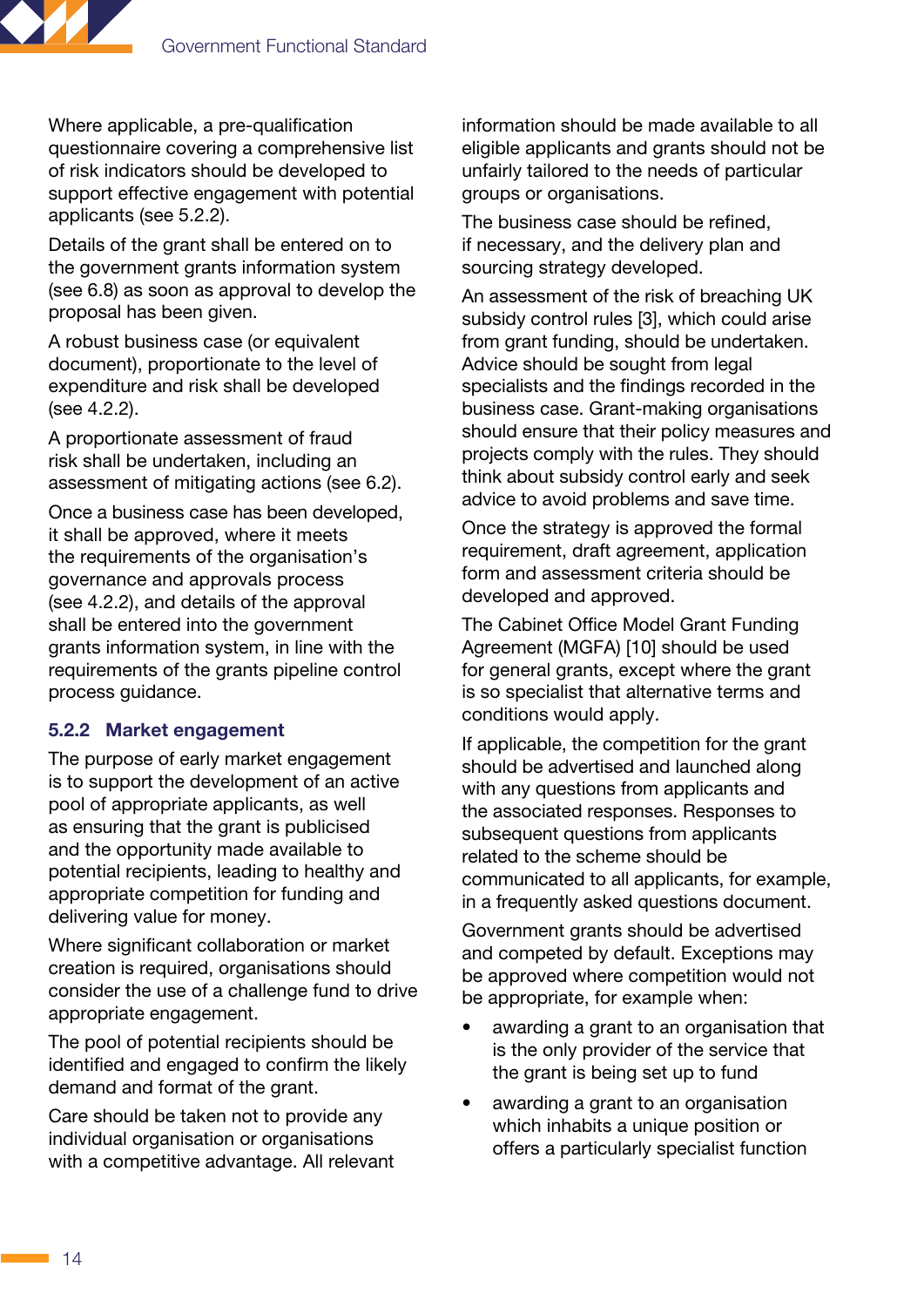- if the value of the grant is low and the cost of approaching the market through a competition would exceed the benefit to be gained from competition between suppliers
- there is extreme urgency, where such urgency was not foreseeable and was not as a result of any action or inaction on the part of the awarding department
- in the event of market failure

If a decision is taken to award an uncompeted grant, detailed supporting evidence should be provided in the business case.

### 5.2.3 Application assessment

The purpose of application assessment is to identify the appropriate recipients, in line with the pre-agreed and publicised assessment criteria of the grant, and to reduce the likelihood of inefficiency and fraud.

Following completion of the assessments and before awarding the grant, the assessor should arrange for due diligence checks to be undertaken on the selected applicant(s), to inform award decisions. Consideration of potential fraud risk should form a part of this process [\(see 6.2](#page-22-1)). The use of a formal pre-qualification questionnaire should be considered, which tests applicants against a list of key risk indicators.

Once the assessment of applicants is complete, successful applicants should be sent a 'grant offer' letter. Unsuccessful applicants should receive a notification letter. Consideration should be given to providing feedback to unsuccessful applicants.

### 5.2.4 General grant award

The purpose of the grant award step is to formally make the award of funding to applicants that are successful via a competition, or via a direct award where a robust rationale has been approved.

The grant agreement [\(see 6.4.1](#page-22-2)) should be finalised, including performance metrics and supporting documents such as a grant management plan and performance management record.

Once the draft grant agreement has been signed off for use and tailored to the particulars of the scheme, authorised representatives of the funding organisation and the grant recipient shall sign a copy of the grant agreement, identifying the named accountable individual for the recipient organisation.

Once a grant agreement has been signed:

- payment mechanisms (such as purchase orders) should be set up
- documentation relating to the agreement should be securely stored (see 6.6) and government grants information system updated (see 6.8)

### 5.2.5 Performance monitoring

Throughout delivery, regular reviews of activity, risk and expenditure should be conducted and actions taken to address any issues or concerns identified [\(see 6.5](#page-23-1)).

Data and documentation should be securely stored (see 6.6) and government grants information system updated (see 6.8) as required.

### 5.2.6 Reconciliation

The purpose of the reconciliation and evaluation step is to establish that value for money has been achieved.

The reconciliation is to confirm that the delivery objectives have been achieved and that the funding has been used for the intended purpose and managed appropriately. Expenditure is assessed and any surplus funding identified and considered for recovery.

A financial reconciliation shall be undertaken towards the end of each financial year and at the end of the delivery period, taking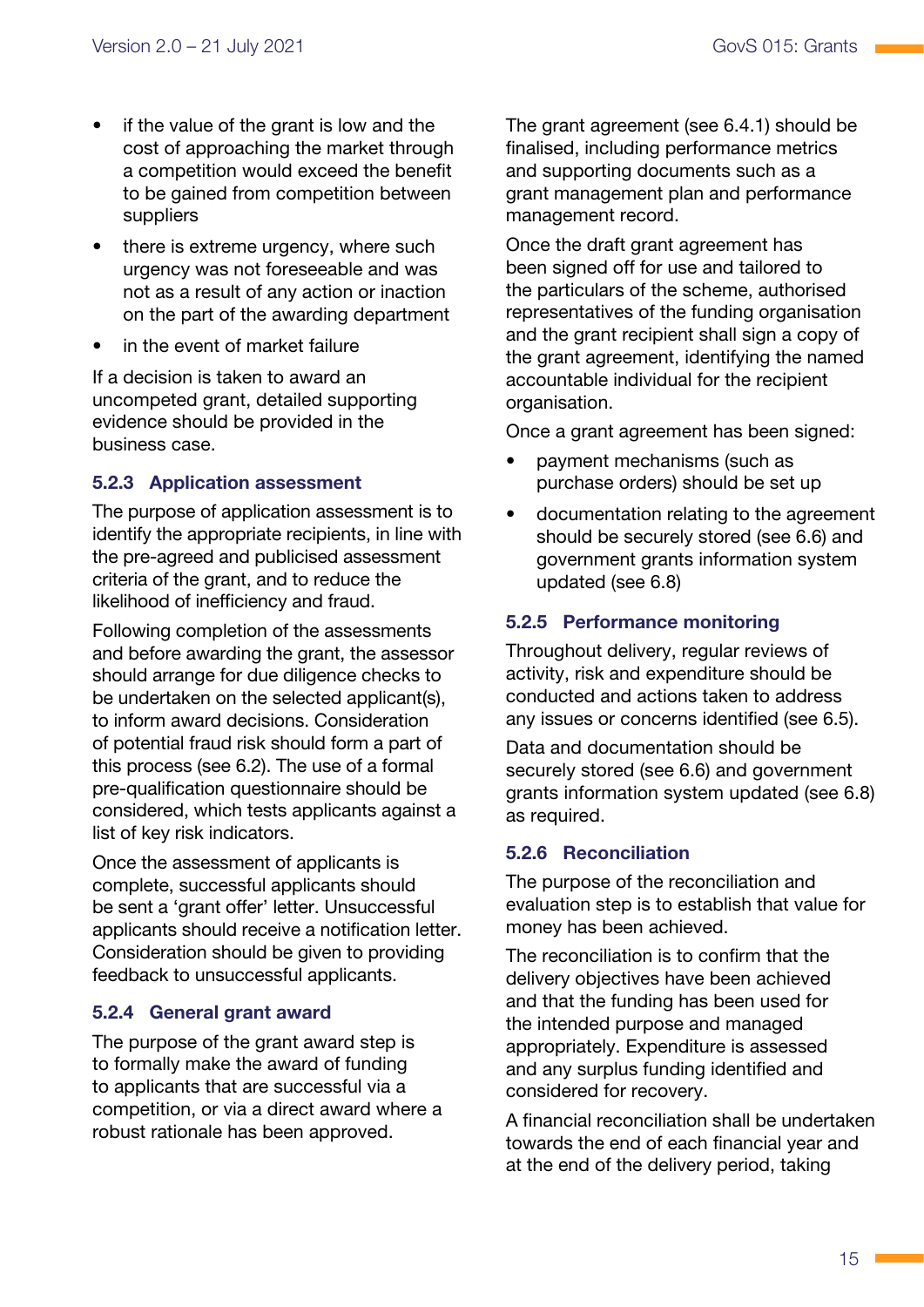<span id="page-19-0"></span>

into account delivery against the key performance indicators (KPIs), milestones, and/or outcomes defined in the grant agreement. Payments should be reconciled with declared expenditure.

At each year-end, the person undertaking the reconciliation should make a recommendation to the senior officer responsible for a grant, based on the reconciliation findings and other available evidence. The recommendations may include (but are not limited to) any of the following:

- continuing in line with existing plans
- increasing or decreasing funding for the subsequent financial year
- re-defining and agreeing outcomes
- clawing back surplus funding
- clawing back funding that has been claimed or used fraudulently. GovS 014, Debt shall be followed
- terminating the grant

Such recommendations should be considered for implementation by the senior officer responsible for a grant. If the grant award is to be terminated or comes to a natural end, the government grants information system should be updated (see 6.8) and relevant documents archived (see 6.6).

### 5.2.7 Evaluation

The aim of the evaluation is to assess the impact of the funding and its success in delivering against the associated policy objectives. The evaluation model should be defined and agreed during the design and development step of the grants life cycle.

The senior officer responsible for a grant should commission an evaluation of the delivery of the scheme in relation to its specific policy objectives. The scope and scale of the evaluation, together with who should undertake the evaluation, should be determined by the nature, value and importance of the grant scheme, for example:

- basic internal assessment of delivery and outcomes
- formal evaluation by an external provider
- full evaluation, impact assessment and peer review

#### Any lessons learnt and good practice identified during the delivery of the grant should be shared (see 6.9).

Note: The Magenta Book contains guidance on evaluation [11].

### 5.3 Grant-in-aid life cycle

### 5.3.1 Design and development

Grant-in-aid is used to fund arm's-length bodies. The purpose of design and development is to define the requirement for grant-in-aid and set the high-level direction for the use of the funds.

Policy requirements and outcomes should be confirmed by the senior officer accountable for the grant, and defined in consultation with policy makers and other relevant stakeholders and specialists.

An initial analysis of the options and associated risks should be undertaken to enable the effective appraisal and selection of the optimum mechanism to deliver the intended outcome.

Justification for choosing a particular option should be documented and should take account of:

- characteristics of the requirement and demand analysis
- risks
- how the grant should be managed

GovS 010, Analysis shall be followed when conducting analysis.

When developing a grant-in-aid award, consideration shall be given to combinations of risk indicators, which could affect the value of the award, or whether the grant should be awarded at all.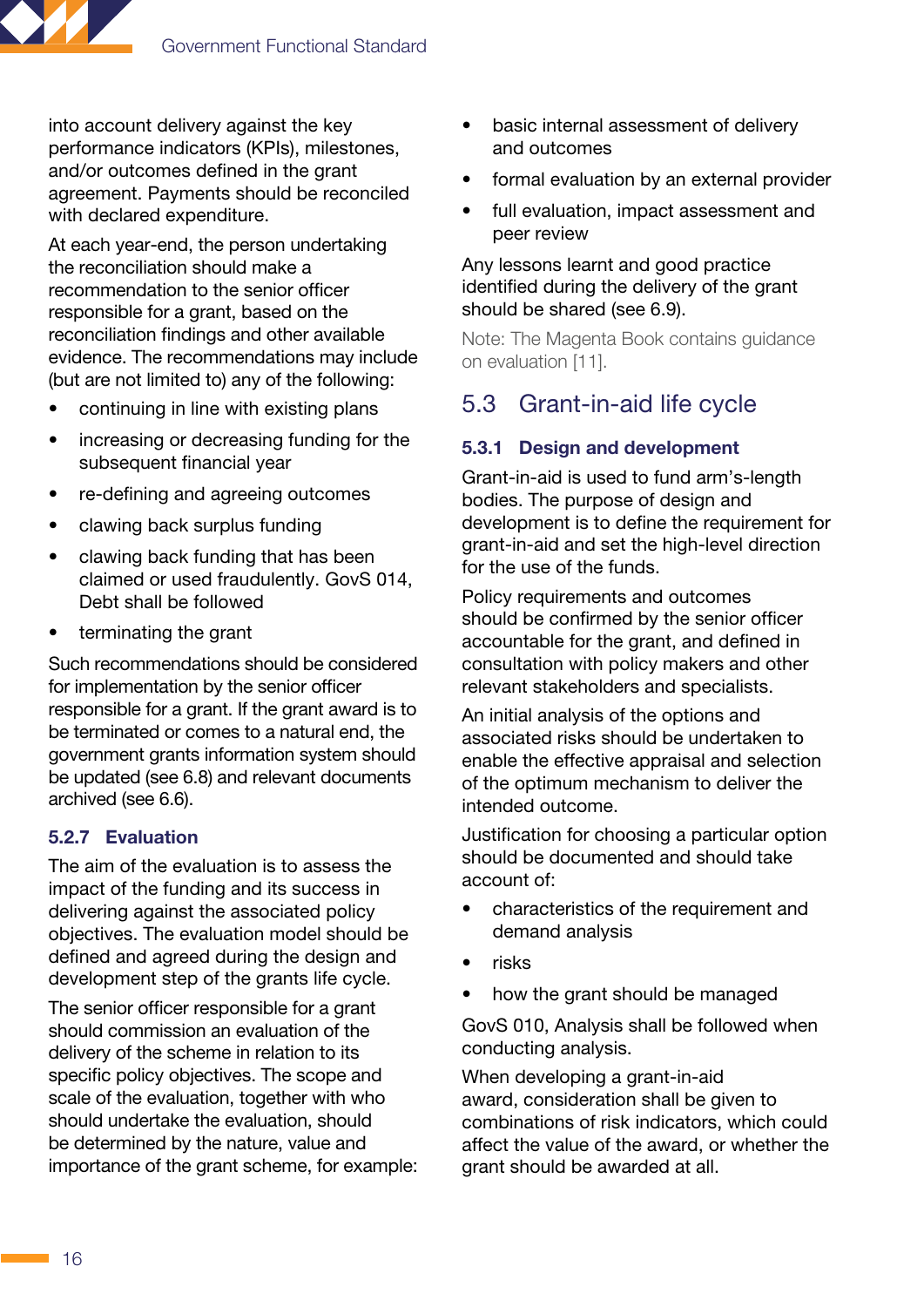A robust business case (or equivalent document), proportionate to the level of expenditure and risk, shall be developed ([see 4.2.2\)](#page-11-1), which includes reference to the assessment of fraud risks and mitigating actions ([see 6.2\)](#page-22-1).

Details of the grant shall be entered on to the government grants information system (see 6.8) as soon as approval to develop the scheme has been given.

Once a business case has been developed, it shall be approved where it meets the requirements of the organisation's governance and approvals process [\(see 4.2.2\)](#page-11-1).

### 5.3.2 Grant-in-aid award

The purpose of grant award is to formally enable the transfer of funding to the recipient.

The framework document or equivalent document [\(see 6.4.2](#page-23-2)) shall set out the finalised requirements for administering the funding, including the key metrics and management information, together with any supporting documents such as a grant management plan or a strategy document, and a performance management record.

Once agreed:

- the authorised representatives of the funding organisation and the recipient organisation shall sign a copy of the agreement
- the documentation relating to the agreement should be securely stored (see 6.6) and the government grants information system updated (see 6.8)

### 5.3.3 Performance monitoring

Throughout delivery, regular reviews of activity, risk and expenditure should be conducted and actions taken to address any issues or concerns identified (see 6.6).

Data and documentation should be securely stored (see 6.6) and government grants information system updated (see 6.8), as required.

### 5.3.4 Reconciliation

The purpose of reconciliation and evaluation is to confirm that the funding organisation's delivery is in line with the terms of the framework document (or equivalent).

A financial reconciliation shall be undertaken towards the end of each financial year, which should take into account expenditure against the agreed categories, including administration costs, and delivery against the key performance indicators (KPIs), milestones, and/or outcomes defined in the framework document. Payments should be reconciled with declared expenditure.

The recommendations may include (but are not limited to) any of the following:

- continuing in line with existing plans
- increasing or decreasing funding for the subsequent financial year
- re-defining and agreeing outcomes
- clawing back surplus funding
- clawing back funding that has been claimed or used fraudulently. GovS 014, Debt shall be followed
- terminating the grant

Such recommendations should be considered for implementation by the senior officer responsible for a grant.

Where a grant-in-aid scheme is to be terminated, the government grants information system should be updated (see 6.8) and relevant documents archived (see 6.6).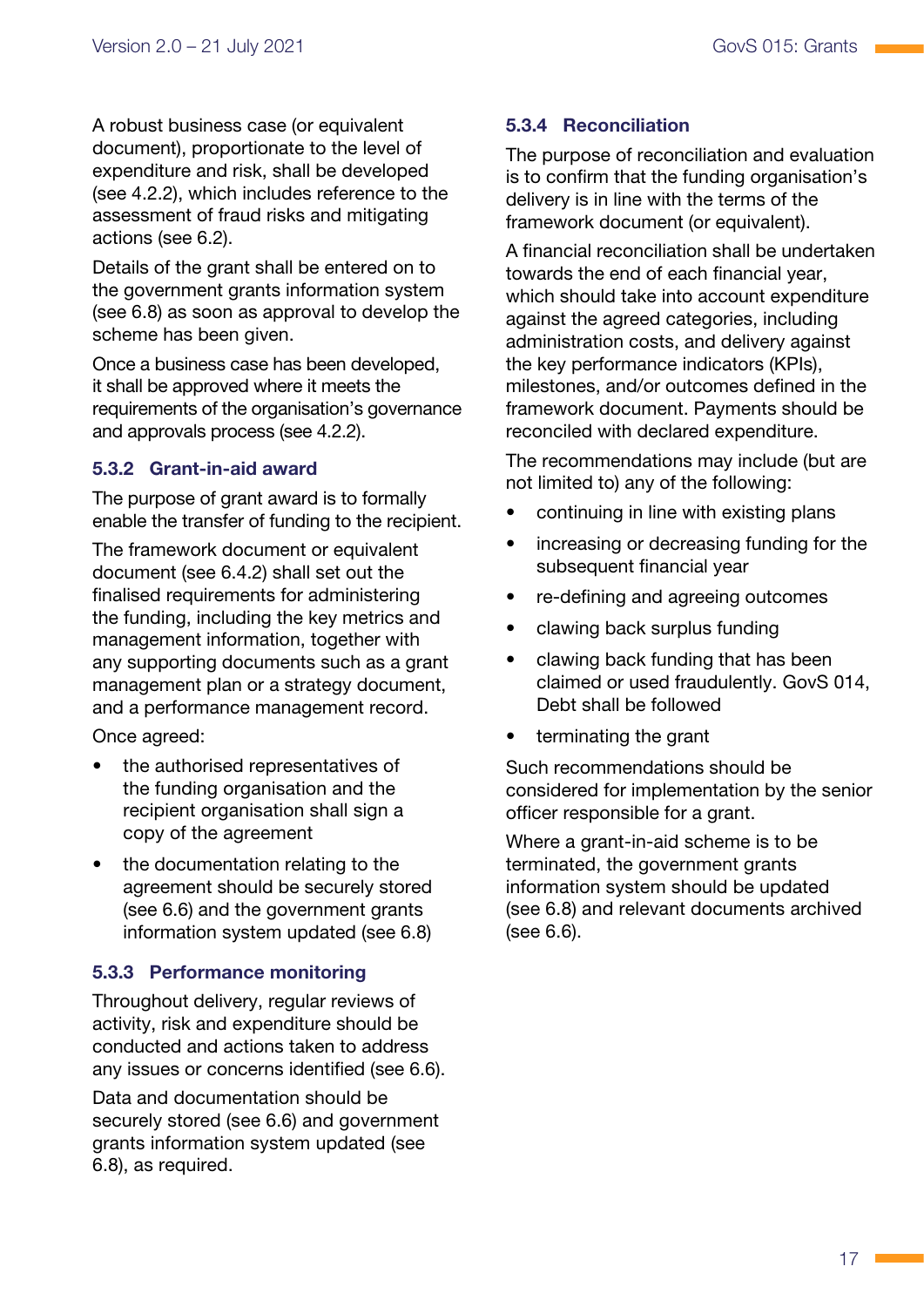<span id="page-21-0"></span>

### 5.3.5 Evaluation

The senior officer responsible for a grant should commission an evaluation of the delivery of the scheme in relation to its specific policy objectives. The scope and scale of the evaluation should be determined by the delivery organisation and agreed by the funding authority. It should take into account the nature, value and importance of the scheme, for example:

- basic internal assessment of delivery and outcomes
- formal evaluation by an external provider
- full evaluation, impact assessment and peer review

The evaluation should consider whether the delivery of specific interventions failed to meet, met or exceeded the objectives set out in the framework document.

Any lessons learnt and good practice identified during the delivery of the grant should be shared (see 6.9).

# 6. Supporting practices

### <span id="page-21-1"></span>6.1 Risk and issue management

The purpose of risk and issue management is to ensure government grants are awarded and completed successfully in support of government policy or organisational objectives, taking into account the extent of identified threats and opportunities.

The balance of overall opportunity and risk should be managed in accordance with the Orange Book [8].

Risks and issues should be:

- identified, assigned an owner and evaluated
- responded through mitigating actions to eliminate, reduce or avoid consequences or reduce the possibility of occurrence; risks may be accepted
- monitored to resolution and closed when no longer valid
- Risk controls should be reviewed to ensure they are still effective.

Grant-related risks might relate to:

- the ability of the market to provide the quantity and quality of activity required
- poor performance by recipients
- use of funding for a purpose other than that which was intended
- failure of a recipient to meet all or part of their obligations

Organisations shall ensure effective risk management is established in their assurance and governance processes. Risk registers should be defined, maintained and regularly reviewed by the organisation's senior officers who are accountable for grant activities.

Risk registers should include key risks and associated mitigations.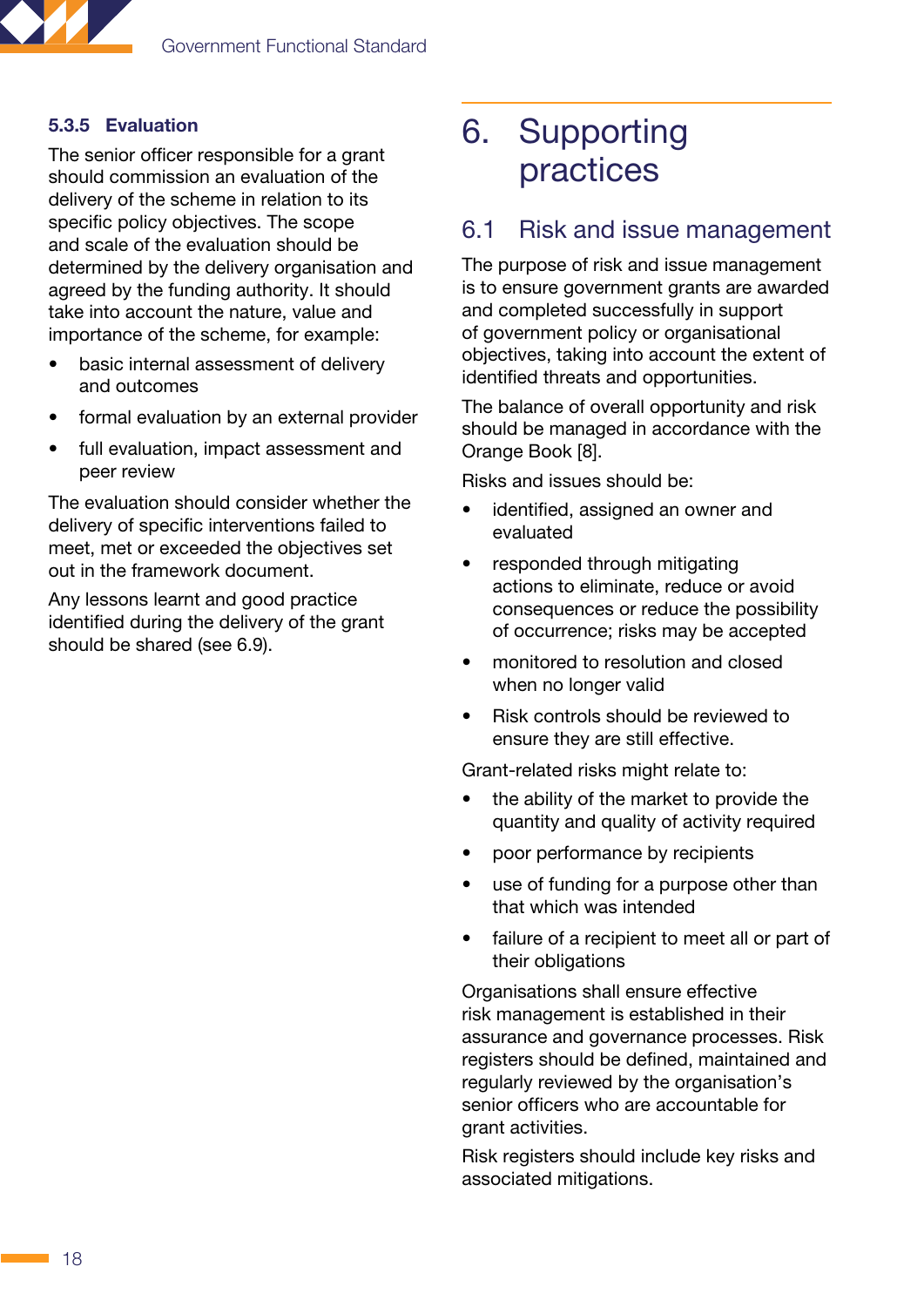### <span id="page-22-1"></span><span id="page-22-0"></span>6.2 Counter fraud

The approach to counter fraud for grant schemes should be aligned with the organisation's counter fraud strategy and supported by an assessment of fraud risk which includes actions to prevent, detect and correct fraud. The purpose of this approach is to ensure that government grant funding in respect of policy delivery and the purchase or improvement of assets is awarded safely and used for its intended purpose.

When planning and managing Counter Fraud, GovS 013, Counter Fraud shall be followed.

An assessment of fraud risk shall be undertaken for every scheme proportionate to the value, sector and required activity of the scheme, and supported by mitigating actions appropriate to the identified risks. This assessment should be reviewed regularly and proactive actions taken to improve the likelihood of identifying and preventing fraud. Prevented and detected losses from fraud and error should be reported and appropriate and proportionate action taken to recover losses.

### 6.3 Grant-making capability and resourcing

The management of grant-making capability, capacity, resourcing and competency ensures that an organisation has the right resources and skills in place when needed.

Organisations should have in place an operating model capable of delivering the scope of this standard, including a pipeline of planned and future grant making and related activities necessary to manage and respond to risks and issues.

The resource baseline should include the target cost of the organisation's function, staff grade mix and resourcing plan in the context of its scope, which should include administration costs.

Grant-making activities should be planned in sufficient time to enable resources, including local and domain expertise where needed, to be identified and mobilised.

Grant-making work should be assigned to people who are competent and experienced, to carry out their assigned role (see 6.7). The appropriate level and number of specialists, who are trained and have proven competency, should be assigned to work on the development of each grant.

### 6.4 Agreements

The purpose of an agreement pertaining to a grant is to ensure that:

- the government's objectives in relation to a grant are clear
- funding is used for the purpose intended
- activity and expenditure can be monitored
- action can be taken early to suspend payment or terminate activity, where the grant is failing against its objectives
- fraudulently claimed, misused or surplus funding is recovered

General grants shall be covered by a grant agreement ([see 6.4.1\)](#page-22-2).

Grant-in-aid shall be covered under a framework document or equivalent [\(see 6.4.2\)](#page-23-2).

### <span id="page-22-2"></span>6.4.1 Grant agreement (general grants)

Each general grant award shall be subject to a defined agreement between the grantmaking body and the recipient and should be proportionate to the value of the grant being awarded and shall be underpinned by appropriate legislation. A grant agreement should be justified ([see 4.2.2](#page-11-1)) and based on the content of the business case and written to ensure that the funding is used as intended. The agreement should include as a minimum:

the purpose for which funding is to be used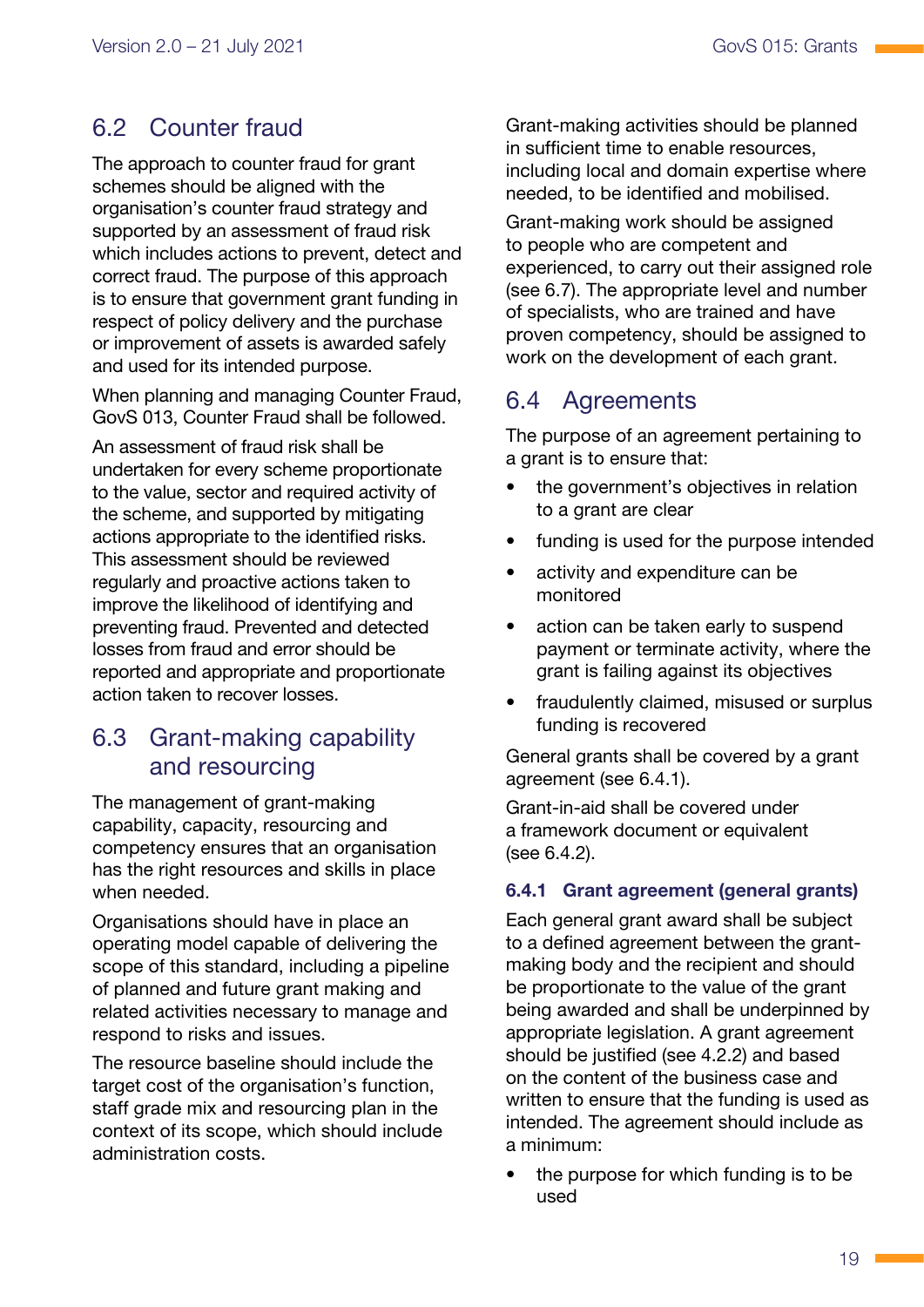<span id="page-23-0"></span>

- details of approved activity
- intended outcomes
- legal expectations
- eligible and ineligible expenditure
- required milestones
- financial and performance monitoring requirements
- payment suspension, termination and clawback arrangements
- *insurance*
- audit and assurance requirements
- specific conditions

Where outcomes cannot be specified, for example, in the case of innovation grants where the outcomes cannot be foreseen, there should be an unambiguous articulation of the purpose of the award, such as:

- why the research is being undertaken
- the required activity
- the aims and objectives

These should be linked to a monitoring regime to ensure that funding can be stopped if delivery does not match expectation or the aims are unlikely to be met.

Note: a model grant funding agreement is available from the grants Centre of Excellence on request, including variants for high and low value grants [10].

#### <span id="page-23-2"></span>6.4.2 Framework document (grant-in-aid)

The framework document (or equivalent) defines the governance in relation to the relationship between the awarding body and the recipient organisation, including the management of grant-in-aid. The references to the management of the grant-in-aid, in the framework document, should be proportionate to the value of the grant being awarded. A framework document should comply with this functional standard, be justified ([see 4.2.2](#page-11-1)) and include:

- the purpose of the award with key targets and objectives
- defined governance and management framework ([see 4.1\)](#page-9-1) including legal relationships, conduct, responsibility to Parliament (if any), plans for evolution and successor activities
- decision making [\(see 4.2.1](#page-10-1))
- financial management

Note: for detail on framework documents see 'Managing Public Money' [2].

### <span id="page-23-1"></span>6.5 Performance monitoring

The purpose of performance monitoring is to ensure value for money is achieved for the outcomes delivered and to hold the award recipient to account for the delivery of the intended outcomes. Reports should be submitted to the grant-owning department, in line with the terms of the grant agreement or framework document.

Throughout delivery, the grant manager should conduct regular reviews of activity. risk and expenditure and take timely actions to address any issues or concerns identified. Monitoring should include a focus on detecting fraud and error ([see 6.2\)](#page-22-1) by tracking that grants achieve their intended outcomes and providing assurance that expenditure is within the eligible expenditure terms outlined in the applicable agreement.

The assessment of fraud risk ([see 6.2\)](#page-22-1) should be reviewed throughout the life of the grant to ensure it is relevant and appropriate. If necessary, any inappropriately used funds or assets should be considered for clawback.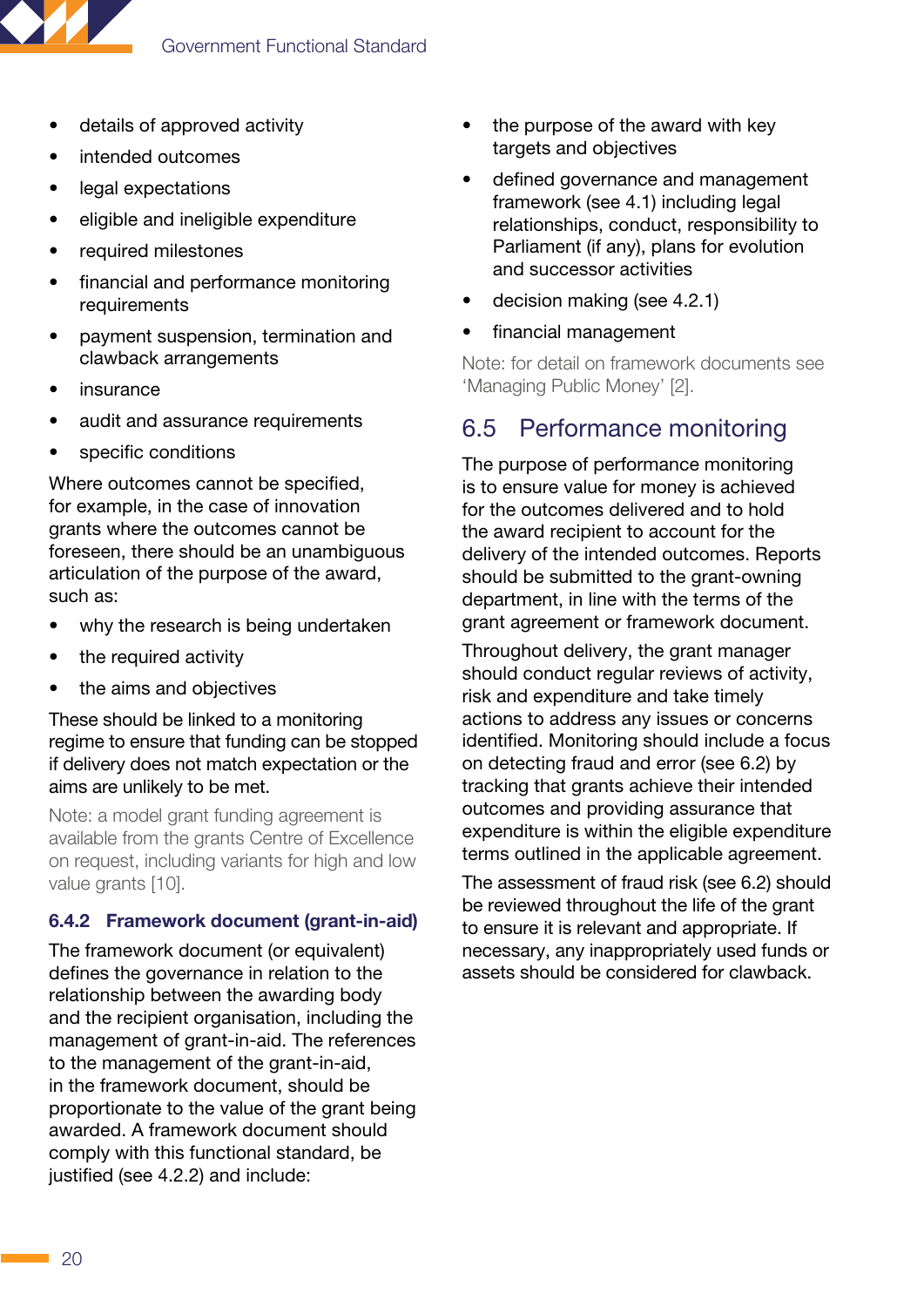### <span id="page-24-0"></span>6.6 Document management and record keeping

Document management and record keeping ensures necessary information, documentation, data and other records (both physical and electronic) are securely stored, distributed and retrievable when needed to support and evidence grant management practices.

Information, documents, data and records relating to grants and which need to be managed should be defined.

Information shall be retained to meet statutory and government requirements, in accordance with organisational information retention policies and legal requirements.

Records and data relating to a specific grant should be readily available during the currency of that grant.

### 6.7 Training

In performing their roles, and in meeting this standard, those undertaking grant management should have the appropriate level of support and shall have completed basic training to perform their role effectively. Such training should include knowledge of applicable sources of further guidance and the identification of empowering legislation underpinning individual grant schemes.

Note: An eLearning package: Introduction to Managing Government General Grants, designed to help grant managers comply with the above training requirement, is available on Civil Service's preferred learning platform. GovS 003, Human Resources shall be followed.

### 6.8 Reporting and information

Reporting ensures management teams and interested parties are aware of the current status and outlook regarding all aspects of government grant management, as defined in this standard.

The purpose of the government grants information system is to facilitate the recording and reporting of grant information across government, providing accurate data to help departments and arm's-length bodies to manage their grant portfolios efficiently and effectively, while helping to actively reducing the risk of fraud, through data.

Key data on government grants shall be recorded in the system, in line with Grants Management Function guidance, and shall include the following data as a minimum:

- value
- delivery period
- brief description of purpose
- owning department
- intermediary body (if any)
- recipient name

The overall status of government grants should be published annually, in line with the government's internal standard, in the form of the government grants statistics, by the senior officer accountable for grants across government.

Note: some sensitive grants may be withheld from the government grants information system entirely by departments, or certain sensitive information may be redacted at the time of publication on GOV.UK

Organisations shall report the status of grants as part of their annual report and resource account. GovS 006, Finance shall be followed.

Grant recipients shall report on their grants in accordance with their grant or framework document, as appropriate.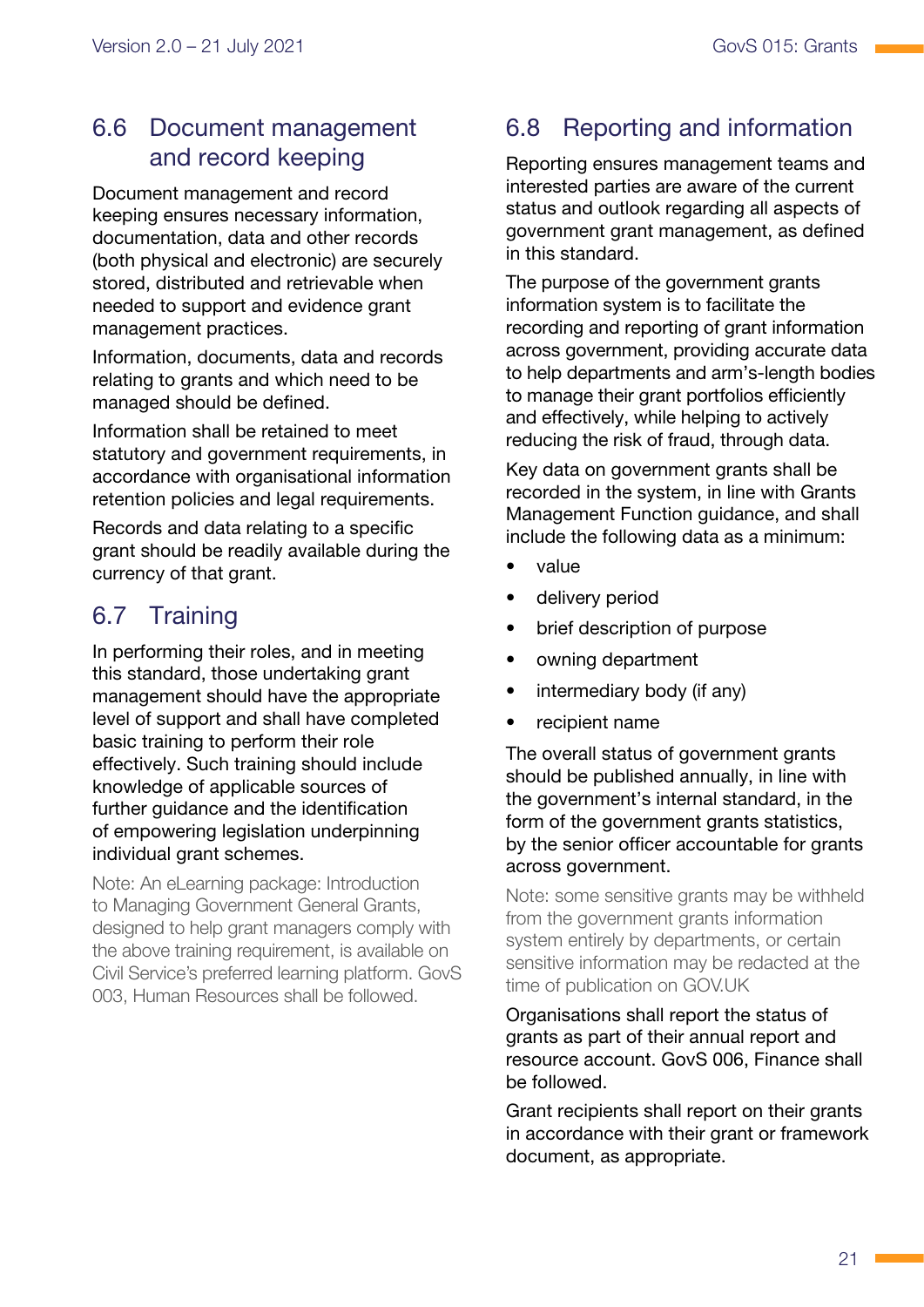<span id="page-25-0"></span>

### 6.9 Continuous improvement and learning

Continuous improvement ensures government grant-making practices, at government and organisational levels, become more efficient and effective, delivering improved outcomes.

At the start of each step in the grant life cycle [\(see 5\)](#page-16-1), those involved should identify and apply relevant lessons from previous work. Throughout the grant life cycle, lessons, including feedback from grant recipients, should be captured, evaluated and shared to facilitate continuous improvement.

Organisations should have a continuous improvement plan in place as part of their overall grant-making strategy and plan.

Progress should be reported regularly to relevant stakeholders. Organisations should collaborate to facilitate continuous improvement including:

- accessing best practice
- sharing lessons learned
- peer reviewing grant-making practices
- completing periodic assessments of current practices using a defined maturity framework

Organisational leaders and owners of standards, processes, methods, policy notes, tools and training should update their knowledge sources and communicate learning as appropriate.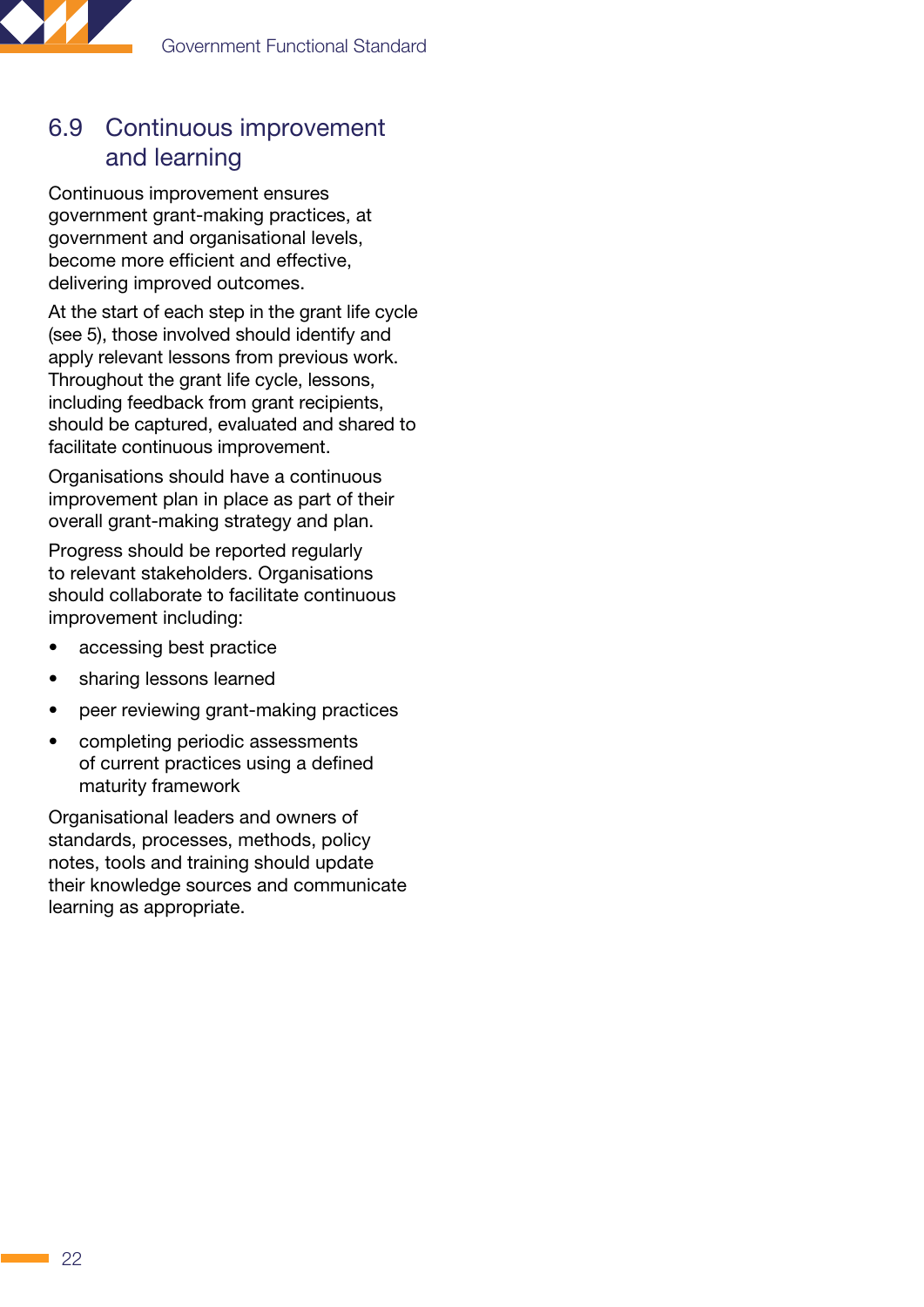# <span id="page-26-0"></span>A. References

All references are correct at the time of publication, users should check for updated versions.

| I.D. | <b>Description</b>                                                                                    |
|------|-------------------------------------------------------------------------------------------------------|
| 1    | Cabinet Office, Minimum Requirements; (2021)                                                          |
| 2    | HM Treasury, Managing Public Money; (2013)                                                            |
| 3    | GOV.UK Guidance on the UK's international subsidy control commitments; (2021)                         |
| 4    | Government Finance Function, Global Design Principles; (2018)                                         |
| 5    | HM Treasury, Accounting officer system statements; (2017)                                             |
| 6    | HM Treasury Green Book, Guidance on how to appraise and evaluate policies,<br>projects and programmes |
| 7    | Cabinet Office, Cabinet Office controls; (2018)                                                       |
| 8    | HM Treasury Orange Book, Management of risk principles and concepts                                   |
| 9    | Grants Centre of Excellence, Grants Pipeline Controls Framework; (2021)                               |
| 10   | Grants Centre of Excellence, The Cabinet Office Model Grant Funding Agreement<br>(MGFA)               |
| 11   | HM Treasury Magenta Book: Guidance on what to consider when designing an<br>evaluation                |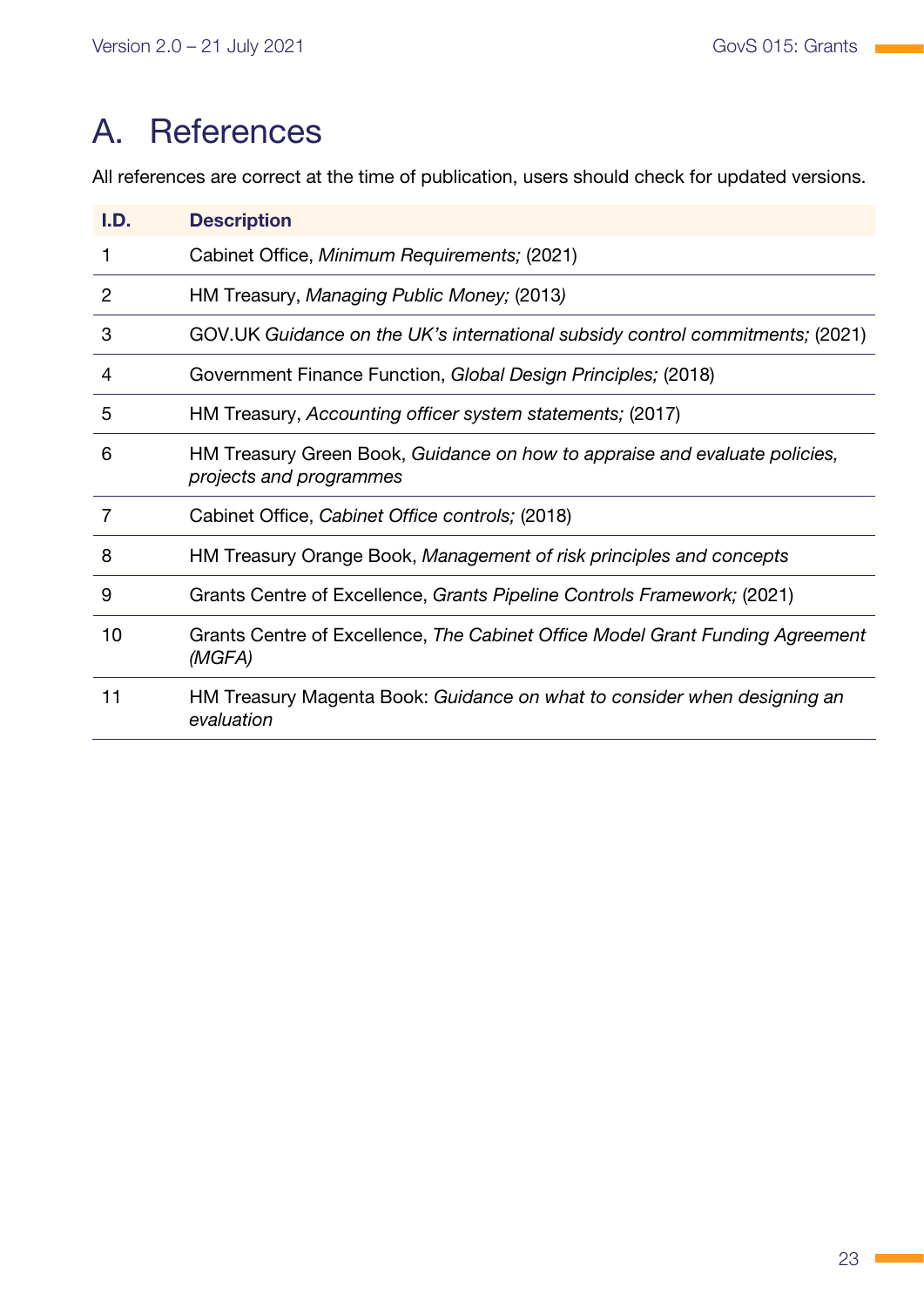<span id="page-27-0"></span>

# B. Glossary

See also the [common glossary of definitions](https://www.gov.uk/government/publications/functional-standards-common-glossary) which includes a list of defined terms and phrases used across the suite of government functional standards. This glossary includes the term and definition.

| <b>Term</b>                 | <b>Definition</b>                                                                                                                                                                                                                                                                                                                                                                                                                                                                |
|-----------------------------|----------------------------------------------------------------------------------------------------------------------------------------------------------------------------------------------------------------------------------------------------------------------------------------------------------------------------------------------------------------------------------------------------------------------------------------------------------------------------------|
| arm's-length body<br>(ALB)  | Central government bodies that carry out discrete functions on behalf<br>of departments, but which are controlled or owned by them. They<br>include executive agencies, non-departmental public bodies, and<br>government-owned companies.                                                                                                                                                                                                                                       |
|                             | More information on classification of public bodies can be found<br>on GOV.UK                                                                                                                                                                                                                                                                                                                                                                                                    |
| assurance                   | A general term for the confidence that can be derived from objective<br>information over the successful conduct of activities, the efficient and<br>effective design and operation of internal control, compliance with<br>internal and external requirements, and the production of insightful<br>and credible information to support decision making. Confidence<br>diminishes when there are uncertainties around the integrity of<br>information or of underlying processes. |
| challenge fund              | A challenge fund is a pot of funding that has pre-published criteria<br>attached to it. Organisations can apply to the fund and will receive<br>a grant where they meet the published criteria. This would be<br>considered competed funding.                                                                                                                                                                                                                                    |
| clawback                    | The concept that where an asset financed by public money is sold,<br>all or part of the proceeds of the sales should be returned to the<br>Exchequer. Clawback can also apply when the purpose for which a<br>general grant is given is not fulfilled.                                                                                                                                                                                                                           |
| competed grant              | Funds for which applications are invited and evaluated, with awards<br>made based on the outcome of the application.                                                                                                                                                                                                                                                                                                                                                             |
| criteria-based<br>grant     | Used to disseminate grant funding based on specific qualifying<br>criteria, e.g. grants to assist those affected by floods.                                                                                                                                                                                                                                                                                                                                                      |
| defined (way of<br>working) | In the context of standards, 'defined' denotes a documented way<br>of working which people are expected to use. This can apply to any<br>aspect of a governance or management framework for example<br>processes, codes of practice, methods, templates, tools and guides.                                                                                                                                                                                                       |
| endowment                   | An endowment is a usually paid as a one-off grant to enable the<br>recipient to set up a fund from which to draw down over a number of<br>years. Sometimes called a 'dowry'.                                                                                                                                                                                                                                                                                                     |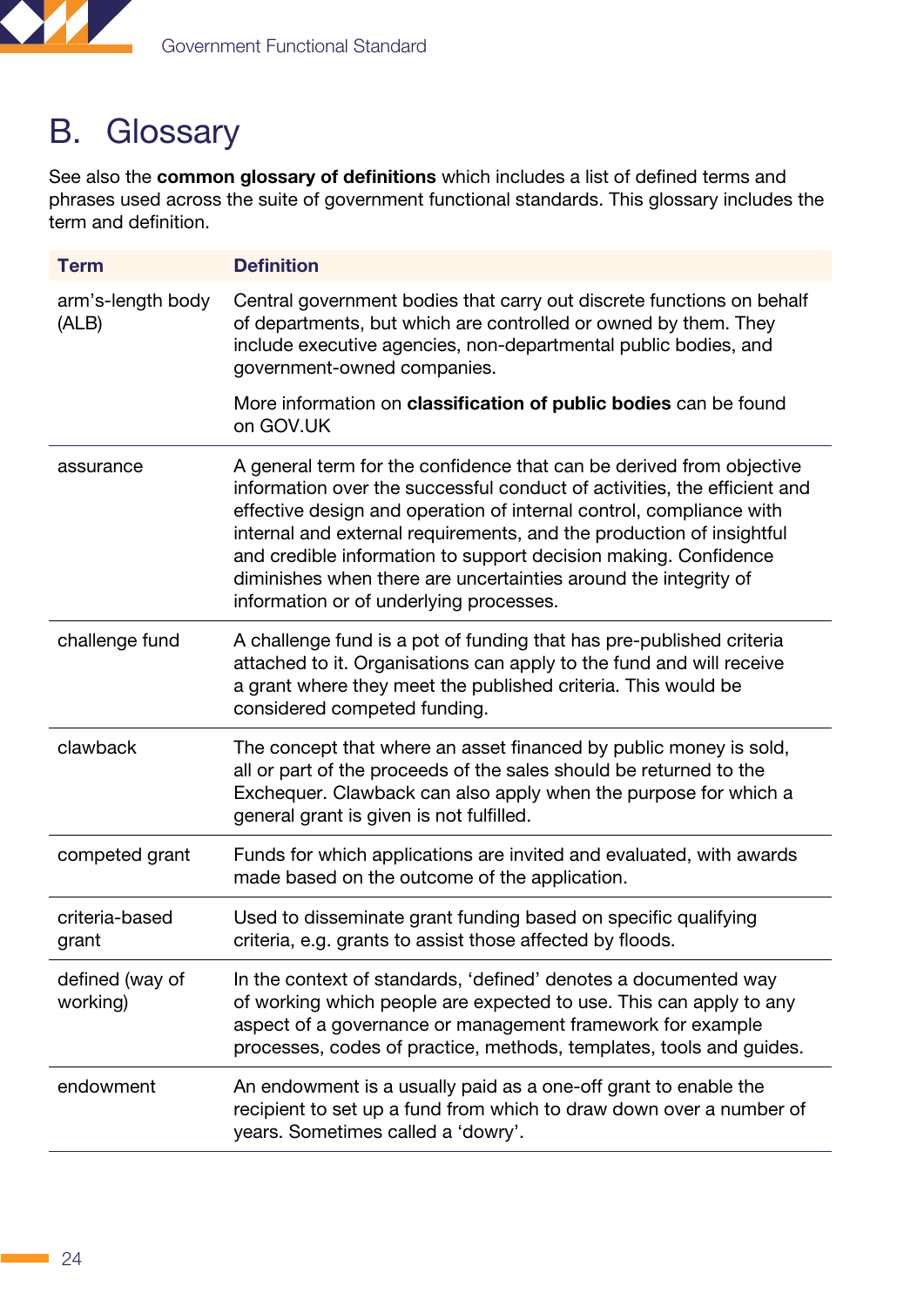| <b>Term</b>                               | <b>Definition</b>                                                                                                                                                                                                                                                                                                                                                                                                  |
|-------------------------------------------|--------------------------------------------------------------------------------------------------------------------------------------------------------------------------------------------------------------------------------------------------------------------------------------------------------------------------------------------------------------------------------------------------------------------|
| established (way<br>of working)           | In the context of standards, 'established' denotes a way of working that<br>is implemented and used throughout the organisation. This can apply<br>to any aspect of a governance or management framework for example<br>processes, codes of practice, methods, templates, tools and guides.                                                                                                                        |
| formula grant                             | Grants calculated by way of a formula (e.g. grant funding provided by<br>central government to local authorities, schools and the police, which<br>is determined by factors such as population and levels of pupils who<br>receive free school meals).                                                                                                                                                             |
| general grants                            | Grants made by departments or their grant-making arm's-length<br>bodies to outside bodies to reimburse expenditure on agreed items or<br>functions, and often paid only on statutory conditions. They include<br>competed, uncompeted and criteria-based grants. These grants<br>are closely related in administration to contract procurement, whilst<br>remaining legally distinct.                              |
| gift                                      | Gifts include all transactions economically equivalent to free and<br>unremunerated transfers from department to others.                                                                                                                                                                                                                                                                                           |
| governance                                | Governance defines relationships and the distribution of rights and<br>responsibilities among those who work with and in the organisation. It<br>determines the rules and procedures through which the organisational<br>objectives are set, and provides the means of attaining those<br>objectives and monitoring performance. Importantly, it defines where<br>accountability lies throughout the organisation. |
| governance and<br>management<br>framework | A governance and management framework sets out the authority<br>limits, decision making roles and rules, degrees of autonomy,<br>assurance needs, reporting structure, accountabilities and roles and<br>the appropriate management practices and associated documentation<br>needed to meet this standard.                                                                                                        |
| government grants<br>information system   | Part of the Grants Hub, the government grants information system is<br>the central database for all government grants.                                                                                                                                                                                                                                                                                             |
| government grants<br>statistics           | The Cabinet Office publishes the government grants statistics on<br>GOV.UK in March each year, sourced from the government grants<br>information system, in order to fulfil the government's transparency<br>commitment. The statistics cover formula grants at scheme level and<br>general grants at scheme and award level.                                                                                      |
| grant agreement                           | A grant agreement provides a legal framework and sets out details<br>of the grant including what the funding is to be used for, what<br>expenditure is expressly eligible and ineligible, together with details of<br>the payment model, performance and monitoring regime, termination<br>and clawback provision, and financial reconciliation.                                                                   |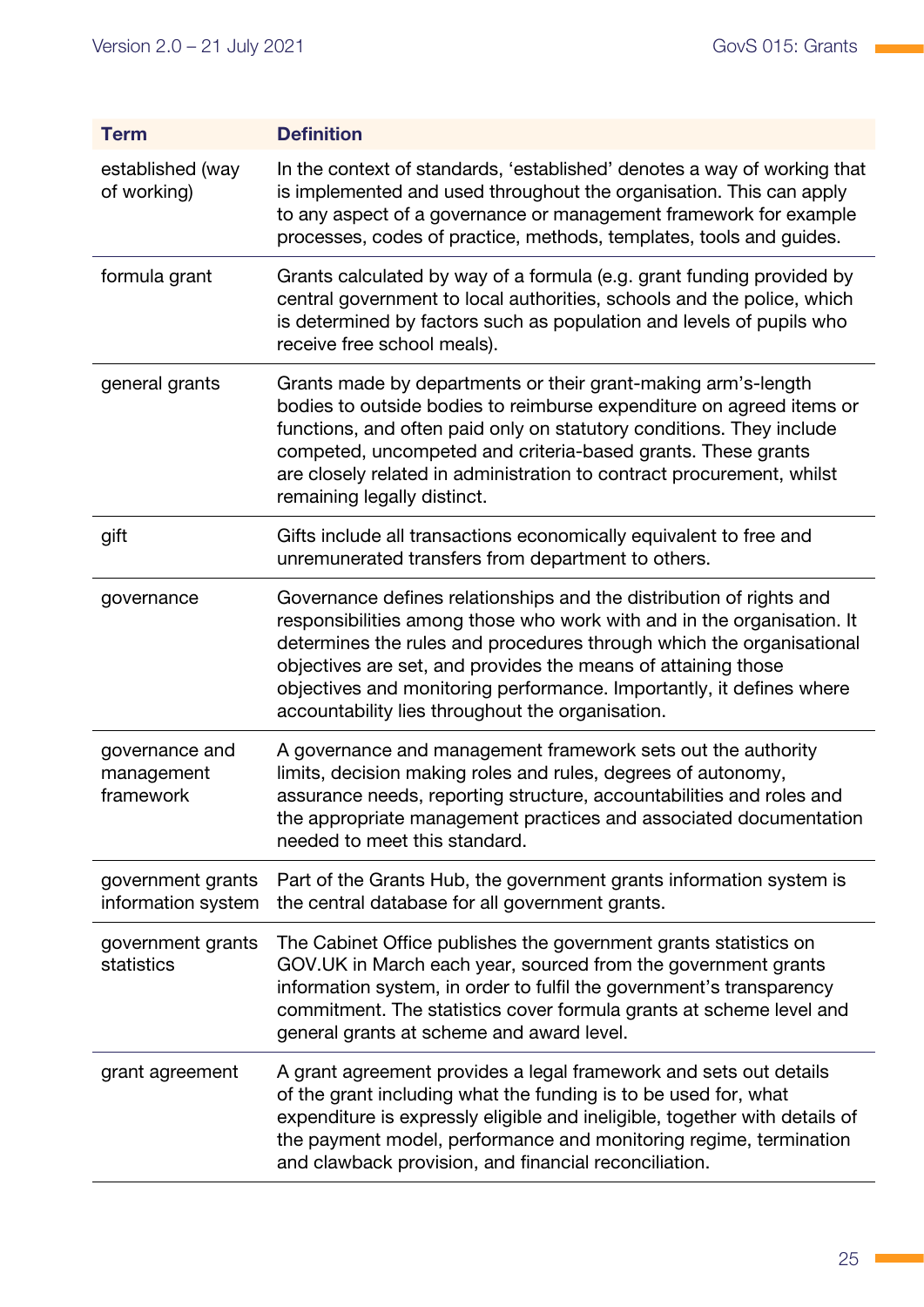

| <b>Term</b>      | <b>Definition</b>                                                                                                                                                                                                                                     |
|------------------|-------------------------------------------------------------------------------------------------------------------------------------------------------------------------------------------------------------------------------------------------------|
| grant award      | A grant award is made to meet one of the objectives of the overarching<br>grant scheme. Grant awards can be made to organisations, registered<br>and unregistered entities and individuals.                                                           |
| grant-in-aid     | Regular payments by departments to outside bodies (usually NDPBs)<br>to finance their operating expenditure.                                                                                                                                          |
| grant scheme     | Grant schemes are created to deliver a specific policy area, generally<br>providing for a number of individual awards that sit within the scheme.                                                                                                     |
| high-risk grants | High risk schemes would be classed as 'level 1' and are defined by<br>value: generally, schemes with a value of £10m and above.                                                                                                                       |
| organisations    | An organisation, in the context of government functional standards, is<br>the generic term used to describe a government department, arm's-<br>length body, or any other entity that is identified as being within scope<br>of a functional standard. |
| outcomes         | The result of change made by set activities, normally affecting real-<br>world behaviour or circumstances.                                                                                                                                            |
| outputs          | A specialist product (the tangible or intangible artefact) that is<br>produced, constructed or created as a result of a planned activity and<br>handed over to users.                                                                                 |
| plan             | A plan sets out how objectives, outcomes and outputs are to be<br>delivered within defined constraints, in accordance with the strategy.                                                                                                              |
| risk             | Risk is the effect of uncertainty on objectives. Risk is usually expressed<br>in terms of causes, potential events, and their consequences.                                                                                                           |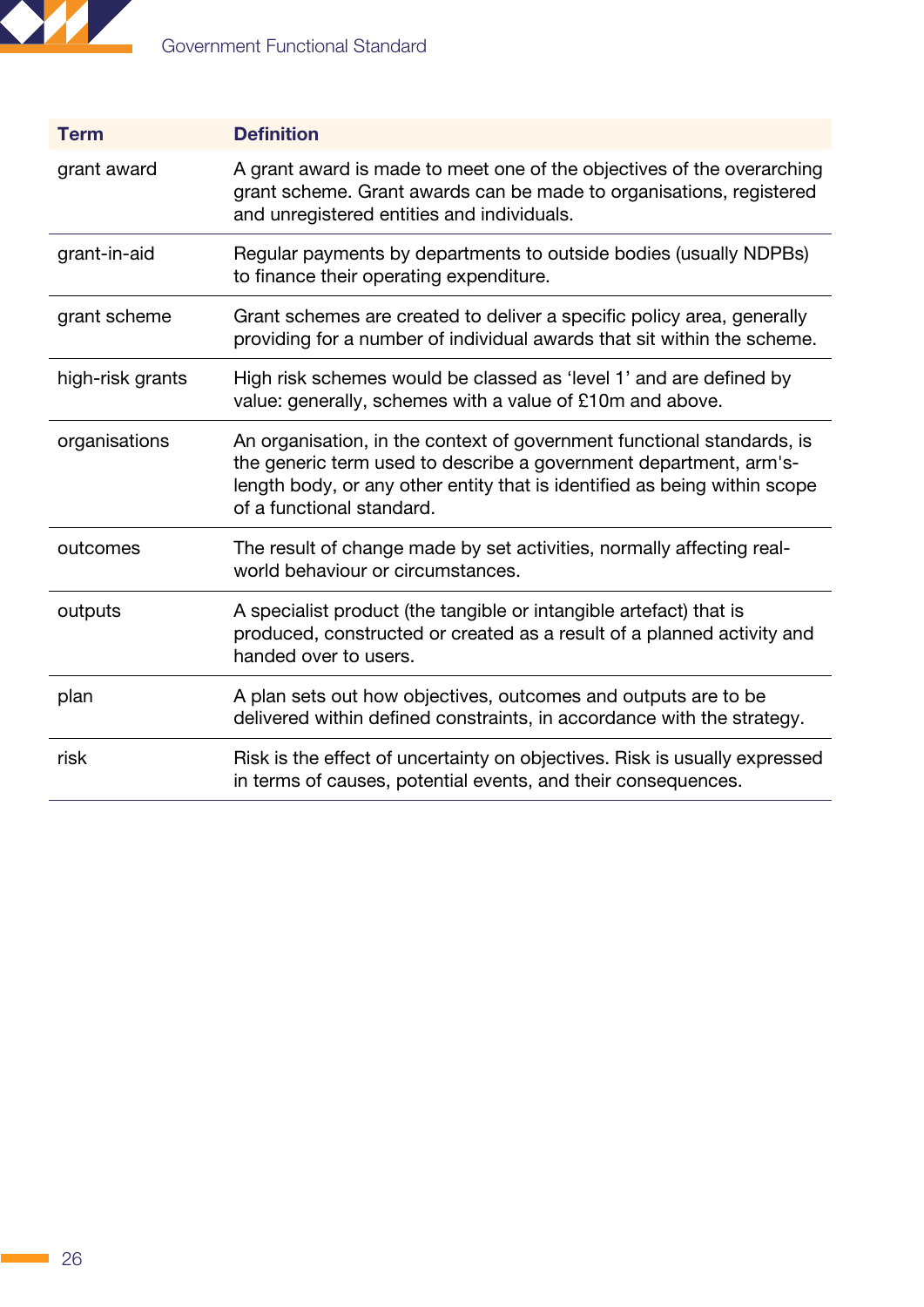| <b>Term</b>      | <b>Definition</b>                                                                                                                                                                                                                                  |
|------------------|----------------------------------------------------------------------------------------------------------------------------------------------------------------------------------------------------------------------------------------------------|
| subsidy          | Subsidy means financial assistance which:                                                                                                                                                                                                          |
|                  | (i) arises from the resources of the parties, including:                                                                                                                                                                                           |
|                  | (A) a direct or contingent transfer of funds such as direct grants,<br>loans or loan guarantees;                                                                                                                                                   |
|                  | (B) the forgoing of revenue that is otherwise due; or                                                                                                                                                                                              |
|                  | (C) the provision of goods or services, or the purchase of goods or<br>services;                                                                                                                                                                   |
|                  | (ii) confers an economic advantage on one or more economic actors;                                                                                                                                                                                 |
|                  | (iii) is specific in so far as it benefits, as a matter of law or fact, certain<br>economic actors over others in relation to the production of certain<br>goods or services; and                                                                  |
|                  | (iv) has, or could have, an effect on trade or investment between the<br>parties.                                                                                                                                                                  |
|                  | More information on UK subsidy control can be found on GOV.UK.                                                                                                                                                                                     |
| strategy         | A strategy outlines longer term objectives, outcomes and outputs, and<br>the means to achieve them, to inform future decisions and planning.                                                                                                       |
| uncompeted grant | A grant that is awarded to a single organisation or individual without a<br>competition, for example, where there is only a single organisation that<br>has the capability of delivering the objectives. Often referred to as a<br>'direct award'. |
|                  | Grant-in-aid is not part of this category.                                                                                                                                                                                                         |